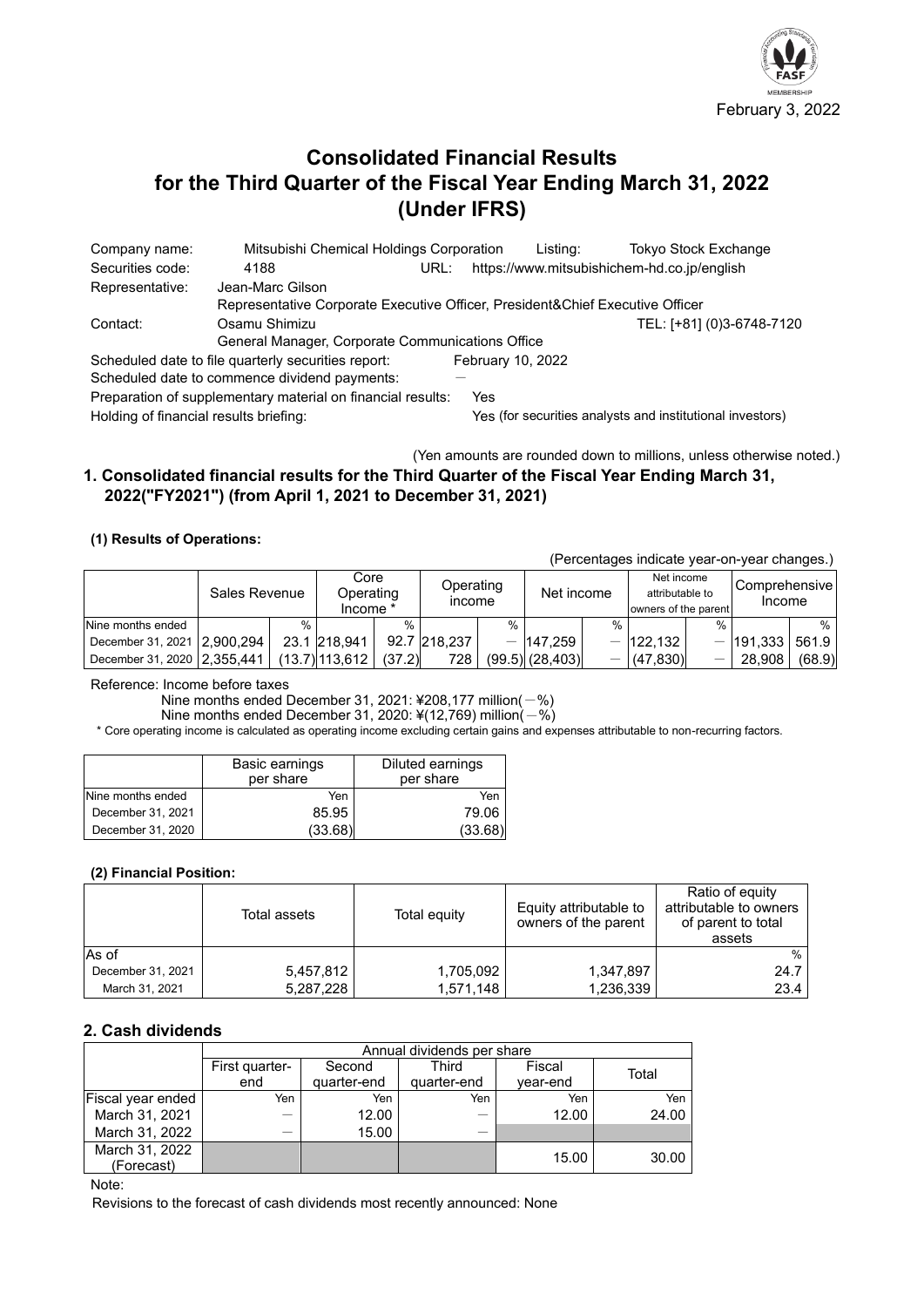# **3. Forecast for the Current Fiscal Year**

| (Percentages indicate changes in comparison with the previous fiscal year) |  |  |
|----------------------------------------------------------------------------|--|--|
|                                                                            |  |  |

|        | Sales Revenue |   | Core<br>Operating<br>Income * |   | Operating<br><b>Income</b> |      | Net income |      | Net income<br>attributable to<br>owners of the parent |   | Basic<br>earnings<br>per share |
|--------|---------------|---|-------------------------------|---|----------------------------|------|------------|------|-------------------------------------------------------|---|--------------------------------|
|        |               | % |                               | % |                            | $\%$ |            | $\%$ |                                                       | % | Yen                            |
| FY2021 | 3.886.000     |   | 19.3 300,000                  |   | 71.7 344.000 623.9 228.000 |      |            |      | 903.4 192.000                                         | – | 135.12                         |

Reference: Income before taxes

FY2021: ¥328,000 million(896.7%)

Note:

Revisions to the forecast for the current fiscal year most recently announced: None

# **\* Notes**

(1) Changes in significant subsidiaries during the period : Yes

(changes in specified subsidiaries resulting in the change in scope of consolidation)

Newly included: - Excluded: 1 (Company name) Noltex L.L.C.

As of October 1, 2021, Noltex L.L.C. is excluded from the scope of consolidation due to its extinguishment following the execution of an absorption-type merger in which Mitsubishi Chemical America, Inc. was the surviving company and Noltex L.L.C. was the extinguished company.

(2) Changes in accounting policies and changes in accounting estimates

| (i) Changes in accounting policies required by IFRS      | None |
|----------------------------------------------------------|------|
| (ii) Changes in accounting policies due to other reasons | None |
| $\cdots$ $\sim$                                          |      |

(iii) Changes in accounting estimates : None

(3) Number of issued shares (ordinary shares)

(i)Total number of issued shares at the end of the period (including treasury shares)

| As of<br>December 31,2021                                    | 1,506,288,107 Shares | As of March<br>31.2021 | 1,506,288,107 Shares |  |  |  |  |  |
|--------------------------------------------------------------|----------------------|------------------------|----------------------|--|--|--|--|--|
| (ii)Number of treasury shares at the end of the period       |                      |                        |                      |  |  |  |  |  |
| As of<br>December 31,2021                                    | 85,229,563 Shares    | As of March<br>31.2021 | 85,865,812 Shares    |  |  |  |  |  |
| (iii) Average number of shares outstanding during the period |                      |                        |                      |  |  |  |  |  |
| Nine months ended                                            | .                    | Nine months ended      | .                    |  |  |  |  |  |

| Nine months ended<br>December 31.2021 | 1,420,900,471 Shares | Nine months ended<br>December 31,2020 | 1,420,204,305 Shares |
|---------------------------------------|----------------------|---------------------------------------|----------------------|
|                                       |                      |                                       |                      |

\*Mitsubishi Chemical Holdings Corporation adopted a performance-based share compensation plan that uses executive compensation Board Incentive Plan (BIP) trusts. Mitsubishi Chemical Holdings Corporation stocks held by BIP trust are included in treasury shares.

### (Reference)

Number of Company's shares in executive compensation BIP trust:

| December 31.2021 | 2,833,314 Shares |
|------------------|------------------|
| March 31, 2021   | 2,994,552 Shares |

Disclosure regarding quarterly review procedures

Financial results reports are exempt from quarterly review conducted by certified public accountants or an audit corporation.

Proper use of earnings forecasts, and other special matters

\*The forward-looking statements are based largely on the Company's expectations and information available as of the date hereof, and are subject to risks and uncertainties which may be beyond the Company's control. Actual results could differ materially due to numerous factors.

\*This document has been translated from the Japanese original for reference purposes only. In the event of any discrepancy between this translated document and the Japanese original, the original shall prevail.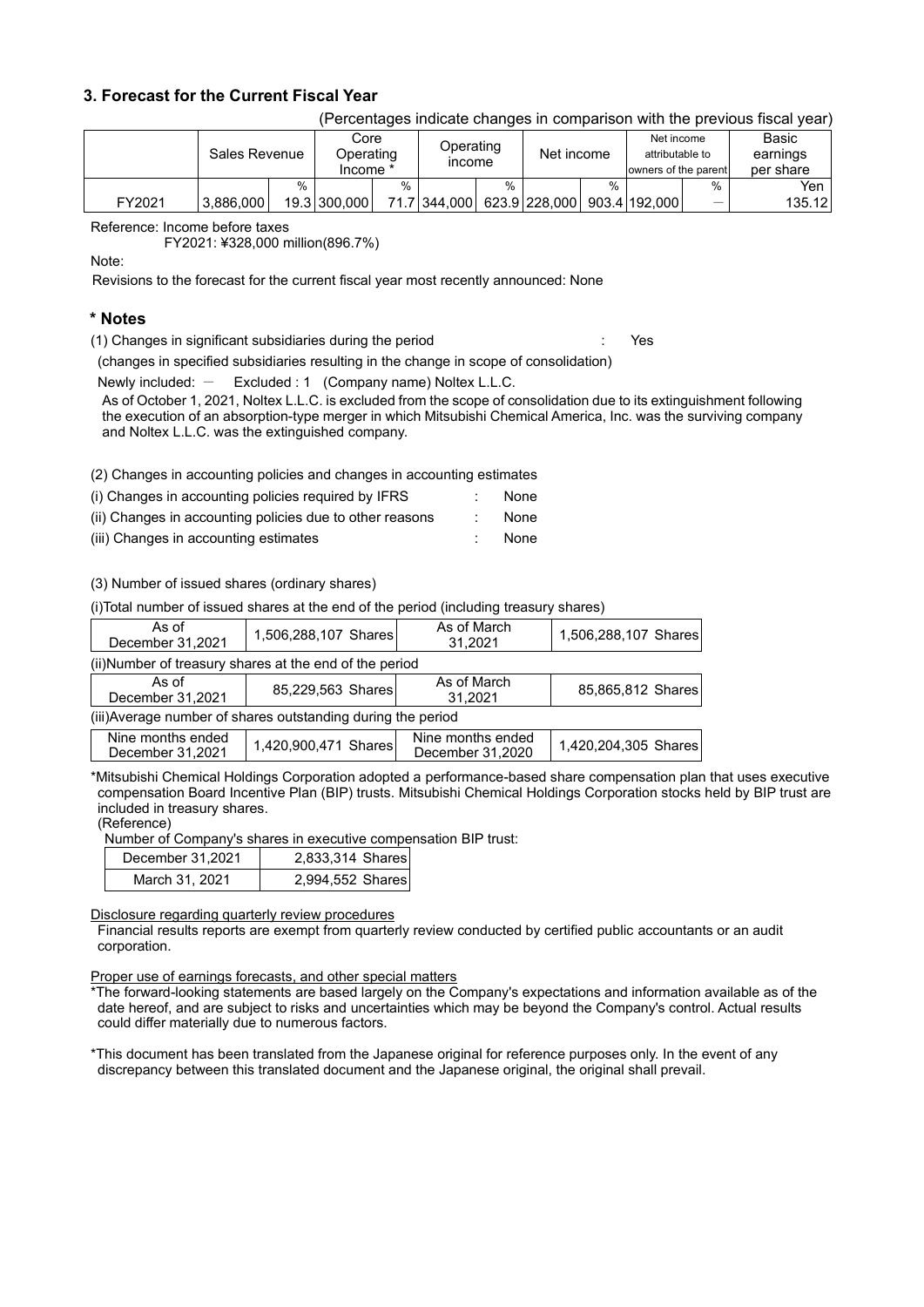# **Contents:**

| 1. Qualitative Information on Financial Results for the Term                                                       |    |    |
|--------------------------------------------------------------------------------------------------------------------|----|----|
| (1) Business Performance                                                                                           | P. | 2  |
| (2) Financial Position                                                                                             | Р. | 5  |
| 2. Condensed Consolidated Financial Statements<br>and Notes Concerning Condensed Consolidated Financial Statements |    |    |
| (1) Condensed Consolidated Statement of Profit or Loss                                                             | Р. | 6  |
| (2) Condensed Consolidated Statement of Comprehensive Income                                                       | Р. | 7  |
| (3) Condensed Consolidated Statement of Financial Position                                                         | Р. | 8  |
| (4) Condensed Consolidated Statement of Changes in Equity                                                          | Р. | 10 |
| (5) Condensed Consolidated Statement of Cash Flow                                                                  | P. | 12 |
| (6) Notes to Condensed Consolidated Financial Statements                                                           | Р. | 14 |
| (Segment Information)                                                                                              | Р. | 14 |

(Supplemental materials) Trends in Management Indicators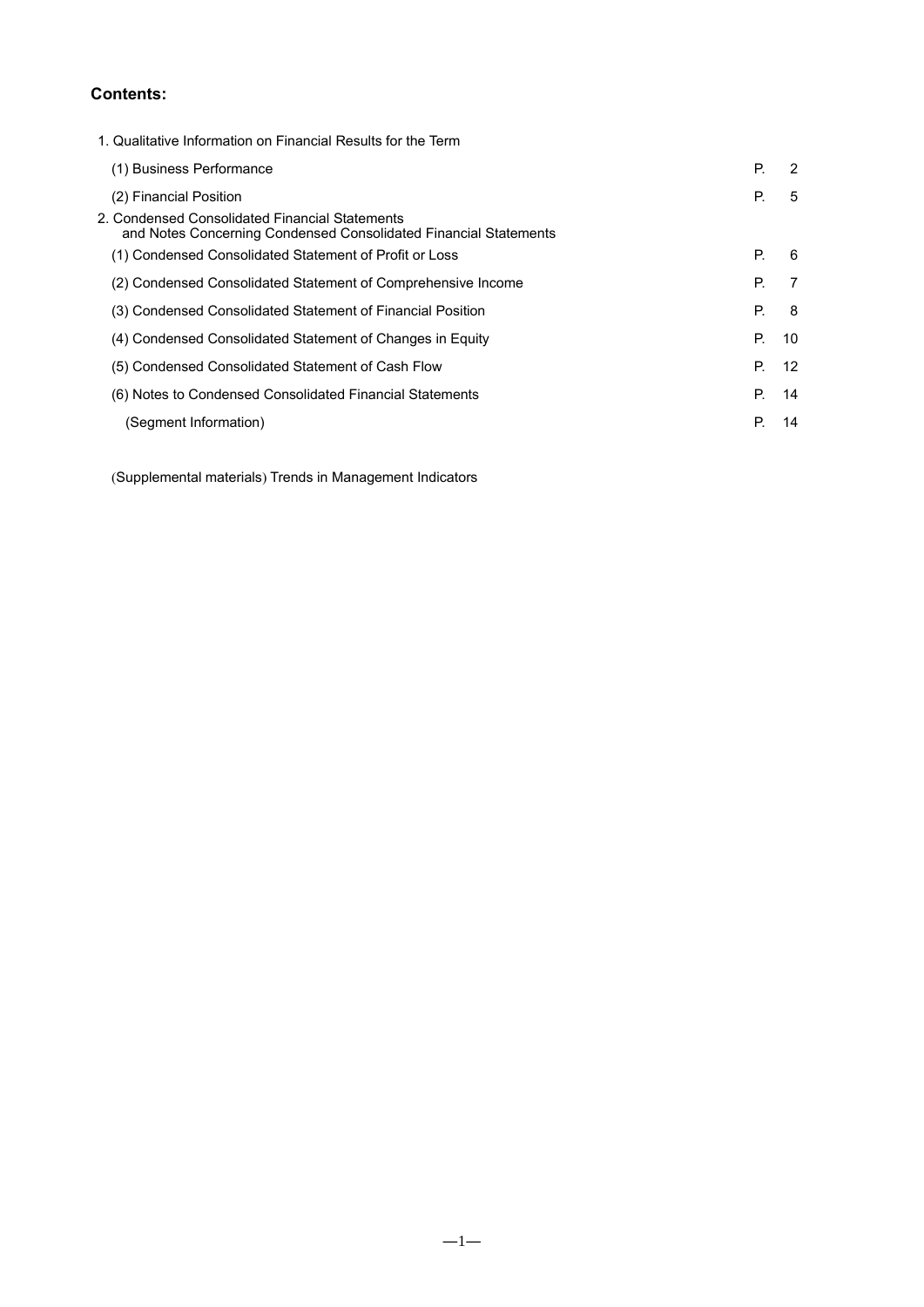# **1. Qualitative Information on Financial Results for the Term**

# **(1) Business Performance**

### **Performance Overview**

In the business environment of the first three quarters (April 1, 2021 - December 31, 2021; same hereafter) of the Mitsubishi Chemical Holdings Corporation (MCHC) Group, as there was an uptick trend in economic activities in various countries recovering from the impact of COVID-19, demand in Japan and abroad is on a recovery trajectory versus the same period a year earlier, despite impact from negative factors, mainly a rise in raw material prices.

Amid this backdrop, sales revenue came to ¥2,900.3 billion, an increase of ¥544.9 billion (a rise of 23.1%) from the same period in the previous consolidated fiscal year (April 1, 2020 - December 31, 2020; same hereafter). In the profit front, core operating income climbed ¥105.3 billion, or 92.7%, to ¥218.9 billion. Operating income rose ¥217.5 billion, to ¥218.2 billion. Income before taxes was up ¥221.0 billion, to ¥208.2 billion. And net income attributable to owners of the parent improved ¥169.9 billion, to ¥122.1 billion.

### **Overview of Business Segments**

The overview of financial results by business segment for the first three quarters of fiscal 2021 is shown below. Segment gains or losses are stated as core operating income, which excludes gains or losses from non-recurring factors and including losses from business withdrawals, streamlining, and other factors.

### **Performance Products Segment, Performance Products Domain**

In comparison with the same period in the previous consolidated fiscal year, sales revenue increased ¥127.5 billion, to ¥848.9 billion and core operating income expanded ¥14.5 billion, to ¥57.5 billion.

In polymers and compounds, sales revenue increased reflecting a rise in sales volumes for products used in automobiles and other applications, and also an upturn in market prices for some polymers.

In films and molding materials, sales revenue increased reflecting a rise in sales volume mainly for molding materials used in automobiles in tandem with a recovery in demand, and also owing to brisk sales trends mainly in 1H primarily for films used for optical applications for displays.

In advanced solutions, sales revenue grew underpinned primarily by an increase in sales volume accompanying a recovery in economic activities.

Core operating income in this segment expanded chiefly reflecting an increase in sales volume overall, mainly for automotive applications, and despite impact from a rise in raw material prices.

Major initiative in the Performance Products segment during the first three quarters of fiscal 2021:

- In April 2021, Mitsubishi Chemical Corporation (MCC) decided to make a capital investment in C.P.C. SRL (CPC; Head office: Modena, Italy) in order to strengthen the carbon fiber and composite material business. The investment includes plans for the addition of 5,000-metric ton press machines, which will be among the largest in the world. CPC is an equity-method affiliate of MCC that manufactures and sells carbon fiber reinforced plastic (CFRP) automotive parts. The facility is scheduled for operation in 2023.
- Mitsubishi Chemical Corporation, as a part of its portfolio reforms, transferred its shareholdings in equity-method affiliate Sinopec Mitsubishi Chemical Polycarbonate (Beijing) Co., Ltd. (Head office: Beijing, PRC) to China Petroleum & Chemical Corporation (Head office: Beijing, PRC) in October 2021.
- In May 2021, Mitsubishi Chemical Corporation and the Japan Steel Works, Ltd. (Head office: Shinagawa-ku, Tokyo) jointly completed construction of a verification facility for mass production of gallium nitride (GaN) single-crystal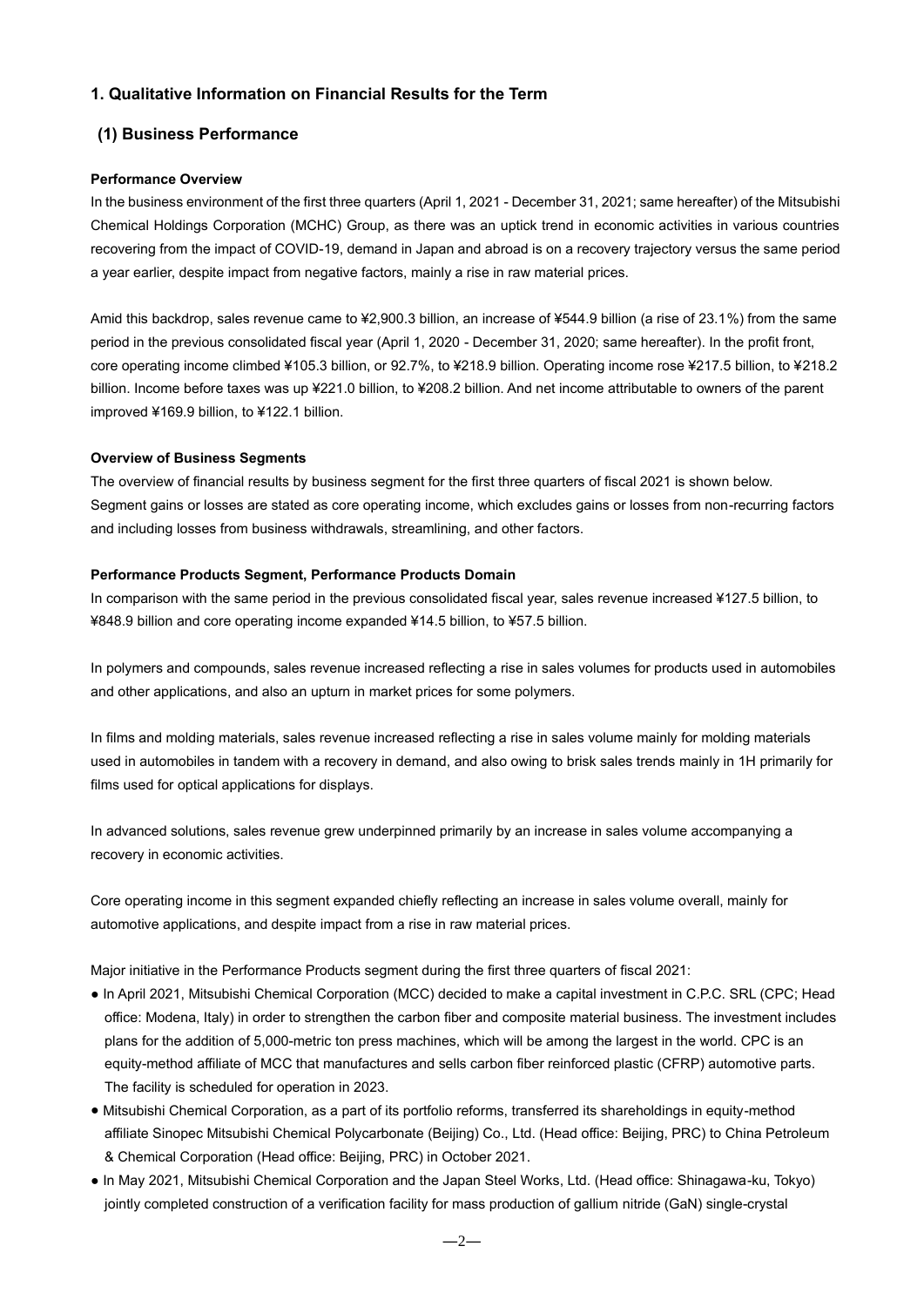substrates at the Muroran Plant of Japan Steel Works M&E, Inc. The aim is to conduct verification tests for mass production throughout FY2021 and start market supply from early FY2022. The goal is to contribute to an energy minimum society, which is the improvement of fuel and power generation efficiency through the supply of high-quality GaN substrates.

- Mitsubishi Chemical Corporation (MCC) has decided to construct a new Sugar Ester production line (an annual production capacity of 2,000 tons) at the Fukuoka Plant (Location: Kitakyushu, Fukuoka Prefecture). The goal is to address an increase in demand and strengthen its supply chain. MCC plans to launch operations in mid 2023.
- In September 2021, Mitsubishi Chemical Corporation, as part of its portfolio reforms, agreed to transfer its polycrystalline alumina fiber business and the same business of Mitsubishi Chemical High-Technica Corporation, its consolidated subsidiary, to a special purpose company held by funds managed by affiliates of Apollo Global Management, Inc. (Head office: New York, US).
- Mitsubishi Chemical Corporation (MCC) has decided to expand its polyester film production capacity (German annual production 55,000 tons to 82,000 tons) at its consolidated subsidiary, Mitsubishi Polyester Film GmbH (Head office: Wiesbaden, Germany) in anticipation of a growth in global demand moving forward. MCC aims to put its new capacity into operation at the end of 2024.
- In December 2021, Mitsubishi Chemical Corporation (MCC) has decided to build a new facility for producing specialty epoxy resins for semiconductor encapsulants and electronic materials at its Fukuoka Plant (Kitakyushu-shi, Fukuoka) with the goal of addressing brisk demand and strengthening its supply chain. MCC aims to launch commercial production in April 2023.

### **Chemicals Segment, Industrial Materials Domain**

In comparison with the same period in the previous consolidated fiscal year, sales revenue increased ¥296.6 billion, to ¥921.8 billion and core operating income expanded ¥92.5 billion, to ¥83.5 billion.

In MMA, sales revenue expanded owing to a rise in the market price for MMA monomer given strong demand trends.

In petrochemicals, sales revenue expanded. In addition to a growth in sales prices in tandem with higher raw material prices, sales volumes also rose reflecting reduced impact from scheduled maintenance and repairs at the ethylene production facility and a recovery in demand.

In carbon products, sales revenue rose reflecting higher sales volumes in tandem with a recovery in demand as well as a hike in selling prices for export coke.

Core operating income in this segment was up owing to performance in petrochemical products, which was highlighted by an increase in sales volume and an improvement in inventory valuation gain in tandem with higher raw material prices, and also in part due to a rise in market prices mainly for MMA monomer and export coke.

Major initiatives in the Chemicals segment during the first three quarters of fiscal 2021:

- Japan Polychem Corporation (JPC), a consolidated subsidiary of Mitsubishi Chemical Corporation, decided in April 2021 to acquire equity in six overseas group companies owned by Japan Polypropylene Corporation, a joint venture of JNC Petrochemical Corporation and JPC, including Mytex Polymers US Corporation (Head office: Indiana, US), and turned them into wholly-owned subsidiaries in July. Mytex Polymers deploys the polypropylene compound and long glass reinforced thermoplastic business. The goal is to accelerate growth in response to an increase in demand, including prominent parts that will contribute to making automobiles lighter, through the use of technological strengths and business infrastructures in Japan and abroad.
- Mitsubishi Chemical Corporation (MCC) and Mitsubishi Chemical Methacrylates Japan Co., Ltd., a consolidated subsidiary of MCC, constructed a verification facility in Japan in June 2021, and decided in May 2021 to carry out verification testing in preparation of the commercialization of chemical recycling for acrylic resins. Regarding the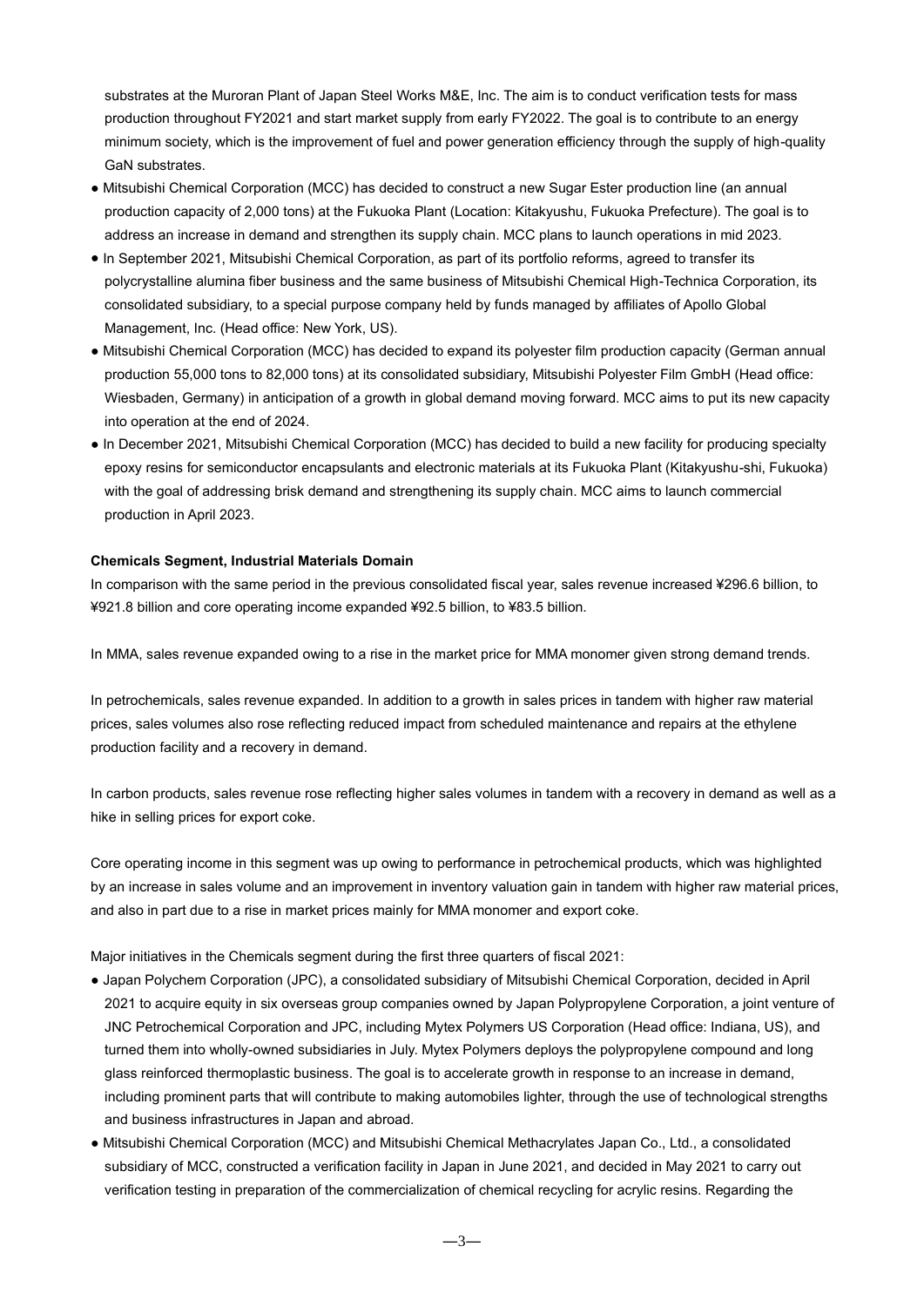recovery, chemical recycling and reuse of acrylic resins, including tail lights from scrapped cars, both companies are carrying out an examination of a scheme along with Honda Motor Co., Ltd. (Head office: Minato-ku, Tokyo) and are jointly implementing a verification of a recycling system that uses this verification facility.

- In June 2021, Mitsubishi Chemical Corporation entered into a licensing agreement with Mura Technology Limited (Head office: London, UK) pertaining to technology to manufacture of raw materials for chemical products and fuel oil products from waste plastics. MCC plans to accelerate considerations for the commercialization of the chemical recycling business to realize a circular economy.
- In July 2021, Mitsubishi Chemical Corporation (MCC) and ENEOS Corporation (ENEOS; Head office: Chiyoda-ku, Tokyo) decided to construct a chemical recycling facility at the MCC Ibaraki Plant (Location: Kamisu, Ibaraki Prefecture) to commence a joint Plastic-to-Oil Conversion Business. The facility will have an annual processing capacity of 20,000 tons, which will be the largest-scale in Japan as commercial basis. MCC and ENEOS aim to commence operations in FY2023. Moreover, in tandem with the construction of this facility, in July 2021 MCC signed a basic agreement with Refinverse, Inc. (Head office: Chuo-ku, Tokyo) to procure waste plastics to be used as raw material.

#### **Industrial Gases Segment, Industrial Materials Domain**

In comparison with the same period in the previous consolidated fiscal year, sales revenue increased ¥99.1 billion, to ¥686.6 billion and core operating income expanded ¥15.0 billion, to ¥73.9 billion.

In industrial gases, sales revenue and core operating income increased reflecting an overall recovery in demand in Japan and overseas.

Major initiatives in the Industrial Gases segment during the first three quarters of fiscal 2021:

● In November 2021, Nippon Sanso Holdings Corporation has decided to successively boost, through the end of 2023, its production capacity for diborane gas, which is an electronic materials gas used in the semiconductor device fabrication process, at sites in Japan, South Korea and China. Going forward, the company aims to address demand in the electronics industry and to fortify its supply chain.

#### **Health Care Segment, Health Care Domain**

In comparison with the same period in the previous consolidated fiscal year, sales revenue increased ¥12.4 billion, to ¥312.1 billion and core operating income declined ¥17.8 billion, to ¥4.6 billion.

In pharmaceuticals, sales revenue climbed. Although there was negative impact from National Health Insurance drug price revisions in the domestic ethical pharmaceuticals business, this was offset by a growth in sales volumes mainly for priority products. Meanwhile, core operating income was down primarily due to an increase in research and development expenditures for a COVID-19 vaccine. Note that some royalty revenue from Novartis Pharma AG for *Gilenya*, a treatment agent for multiple sclerosis, has not been recognized as sales revenue in accordance with IFRS 15 (Revenue from Contracts with Customers) due to the start of arbitration proceedings since February 2019. In the consolidated first three quarters under review, some royalty revenue was not recognized as sales revenue due to ongoing arbitration proceedings.

Major initiative in the Health Care segment during the first three quarters of fiscal 2021:

- In April 2021, Life Science Institute, Inc., started clinical trials for the Muse cell-based product CL2020 in patients with acute respiratory distress syndrome triggered by COVID-19, in addition to application as a treatment for acute myocardial infarction, ischemic stroke, epidermolysis bullosa, spinal cord injury and amyotrophic lateral sclerosis (ALS).
- In October 2021, Mitsubishi Tanabe Pharma Corporation launched phase-I/II clinical trials in Japan for MT-2766, a plant-derived virus like particle (VLP) vaccine being developed by its consolidated subsidiary, Medicago Inc. (Head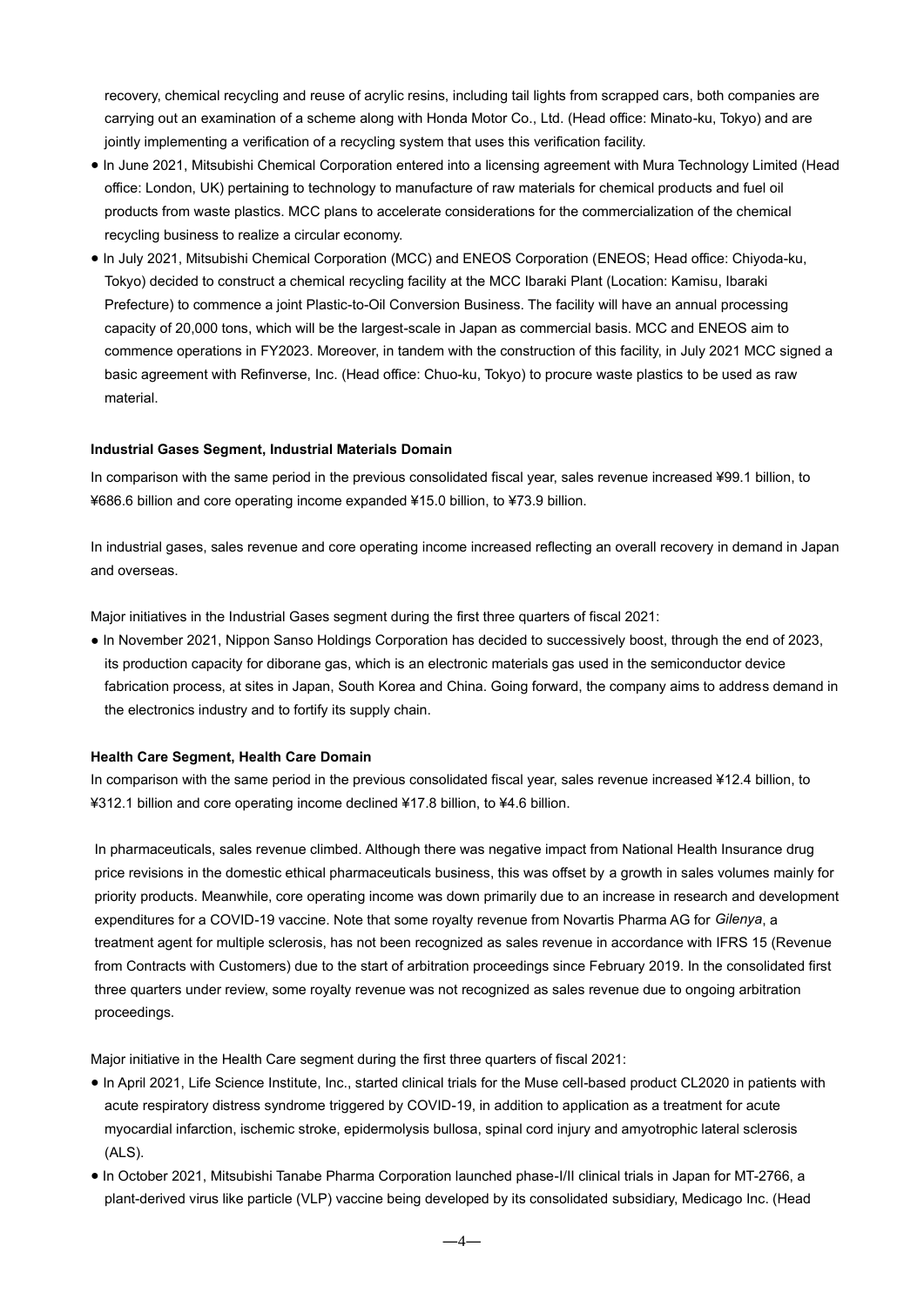office: Quebec, Canada) to prevent COVID-19. In addition, in December 2021, Medicago Inc. applied for approval for the sales and manufacturing of vaccine in Canada, owing to the positive results obtained during the phase-III part of the phase-II/III clinical trials.

### **Others**

In comparison with the same period in the previous consolidated fiscal year, sales revenue increased ¥9.3 billion, to ¥130.9 billion and core operating income expanded ¥1.3 billion, to ¥10.3 billion.

#### **Group Performance Overview**

Mitsubishi Chemical Holdings Corporation formulated and disclosed in December 2021 its new management policy, "Forging the future," which will cover the period through the end of FY 2025. We aim to sustainably increase value for our stakeholders with a clearer strategy to drive operational excellence and unlock the growth potential of our businesses.

### **(2) Financial Position**

Total assets at the end of the third quarter in the consolidated fiscal year under review totaled ¥5,457.8 billion, an increase of ¥170.6 billion compared with the end of the previous consolidated fiscal year. Although there was a decrease in cash and cash equivalents in tandem with a repayment of interest-bearing debts, the rise was mainly attributable to an increase in inventories primarily owing to a rise in raw material costs, and a climb in trade receivables in tandem with an increase in sales revenue.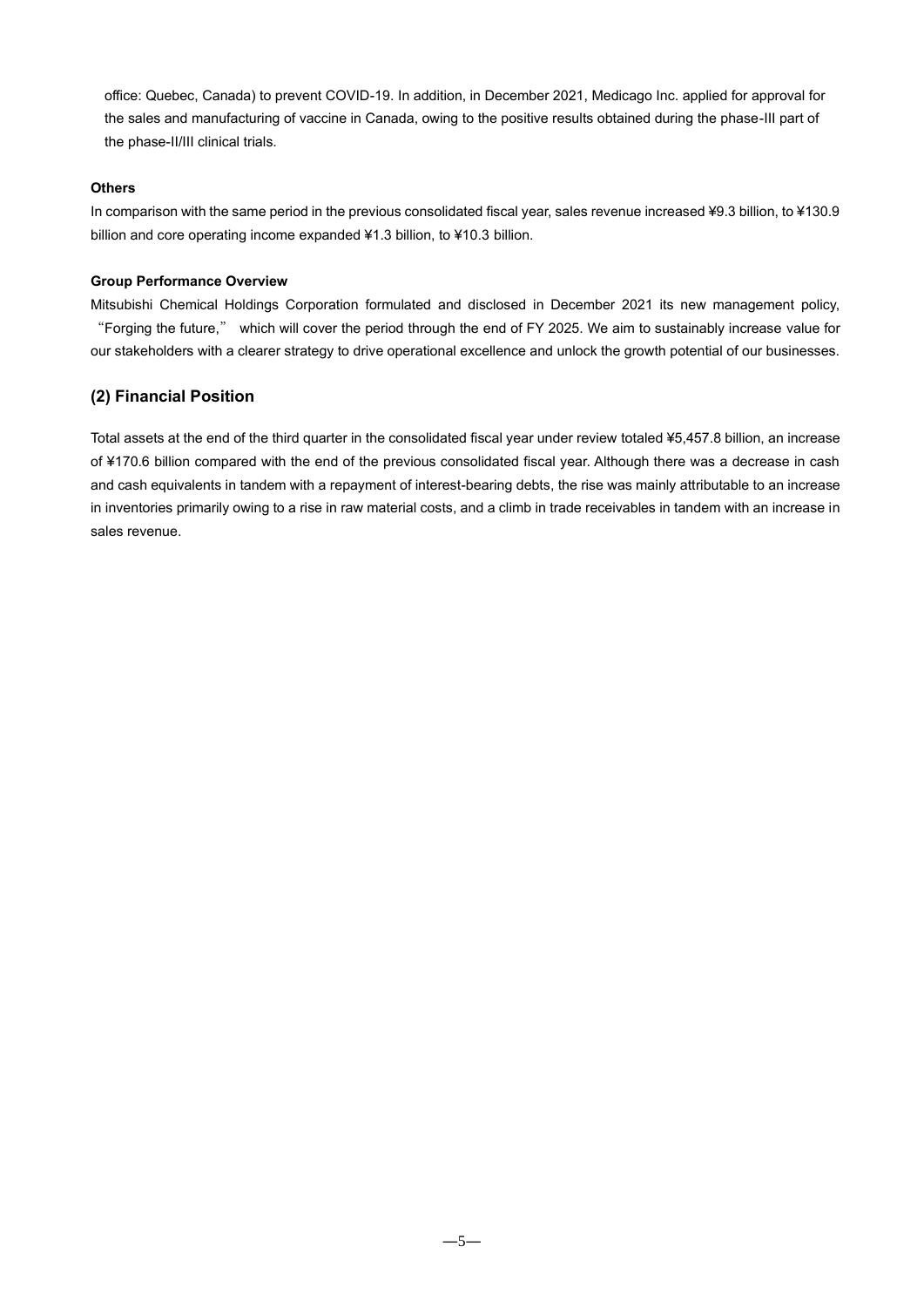# **2. Condensed Consolidated Financial Statements and Notes Concerning Condensed Consolidated Financial Statements**

# **(1) Condensed Consolidated Statement of Profit or Loss**

Nine months ended December 31, 2020 and 2021

|                                                                    |                                           | (Millions of yen)                         |
|--------------------------------------------------------------------|-------------------------------------------|-------------------------------------------|
|                                                                    | Nine months<br>ended December 31,<br>2020 | Nine months<br>ended December 31,<br>2021 |
| Sales revenue                                                      | 2,355,441                                 | 2,900,294                                 |
| Cost of sales                                                      | (1,694,438)                               | (2,060,438)                               |
| Gross profit                                                       | 661,003                                   | 839,856                                   |
| Selling, general and administrative expenses                       | (550, 694)                                | (627, 274)                                |
| Other operating income                                             | 19,564                                    | 17,317                                    |
| Other operating expenses                                           | (137, 165)                                | (25, 319)                                 |
| Share of profit of associates and joint ventures                   | 8,020                                     | 13,657                                    |
| Operating income                                                   | 728                                       | 218,237                                   |
| Financial income                                                   | 4,823                                     | 6,797                                     |
| <b>Financial expenses</b>                                          | (18, 320)                                 | (16, 857)                                 |
| Income (loss) before taxes                                         | (12, 769)                                 | 208,177                                   |
| Income taxes                                                       | (15, 634)                                 | (60, 918)                                 |
| Net income (loss)                                                  | (28, 403)                                 | 147,259                                   |
| Net income (loss) attributable to                                  |                                           |                                           |
| Owners of the parent                                               | (47, 830)                                 | 122,132                                   |
| Non-controlling interests                                          | 19,427                                    | 25,127                                    |
| Earnings per share(Yen)                                            |                                           |                                           |
| Basic earnings per share attributable to owners<br>of the parent   | (33.68)                                   | 85.95                                     |
| Diluted earnings per share attributable to owners<br>of the parent | (33.68)                                   | 79.06                                     |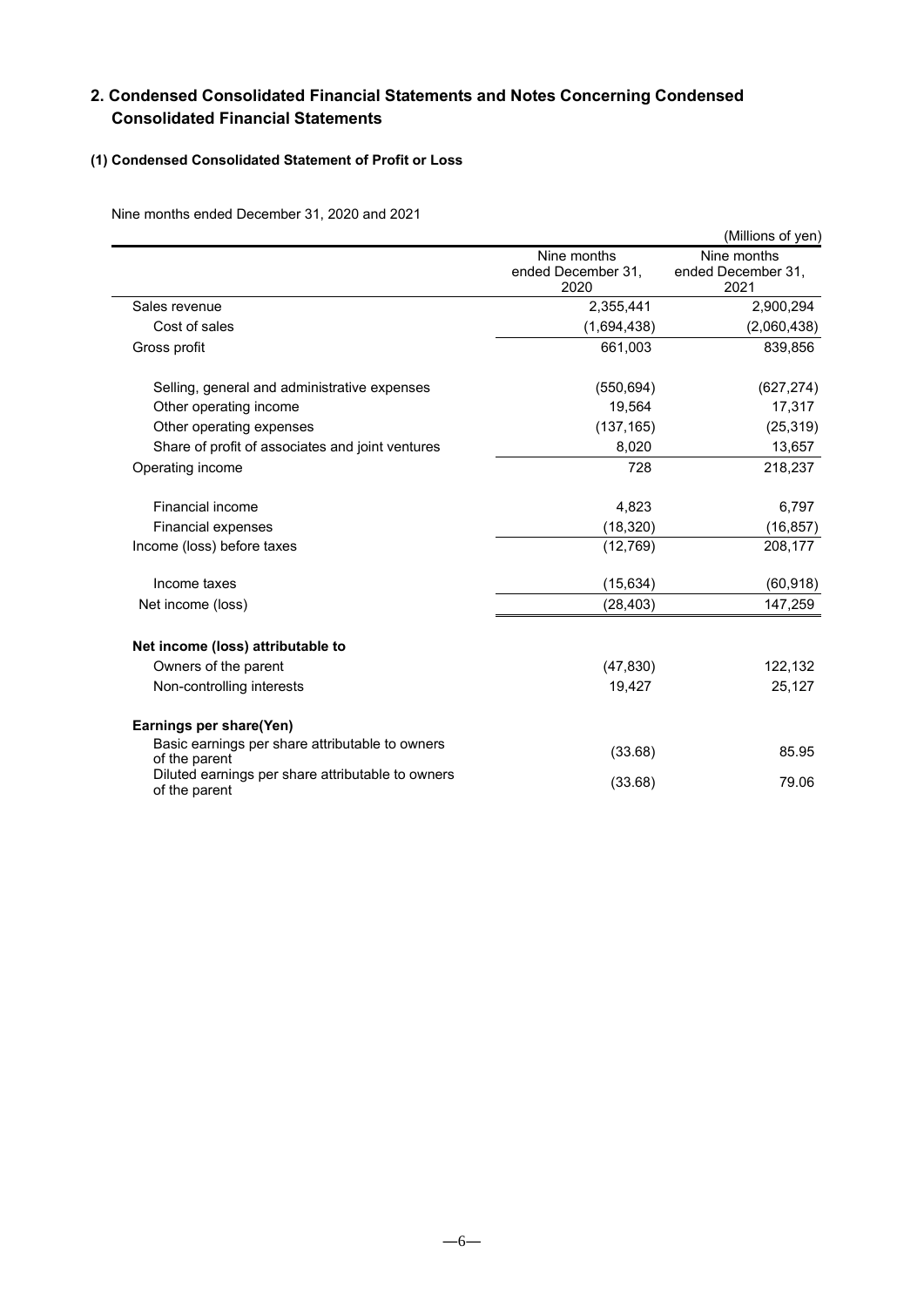# **(2) Condensed Consolidated Statement of Comprehensive Income**

Nine months ended December 31, 2020 and 2021

|                                                                                                                    |                                           | (Millions of yen)                         |
|--------------------------------------------------------------------------------------------------------------------|-------------------------------------------|-------------------------------------------|
|                                                                                                                    | Nine months<br>ended December 31,<br>2020 | Nine months<br>ended December 31,<br>2021 |
| Net income (loss)                                                                                                  | (28, 403)                                 | 147,259                                   |
| Other comprehensive income                                                                                         |                                           |                                           |
| Items that will not be reclassified to profit or loss                                                              |                                           |                                           |
| Net gain (loss) on revaluation of financial assets<br>measured at fair value through other comprehensive<br>income | 6,125                                     | 7.449                                     |
| Remeasurements of defined benefit plans                                                                            | 24,544                                    | 7,528                                     |
| Share of other comprehensive income(loss)<br>of associates and joint ventures for using<br>the equity method       | (74)                                      | (84)                                      |
| Total items that will not be reclassified to profit or loss                                                        | 30,595                                    | 14,893                                    |
| Items that may be subsequently reclassified to<br>profit or loss                                                   |                                           |                                           |
| Exchange differences on translation of<br>foreign operations                                                       | 25,893                                    | 27,847                                    |
| Net gain (loss) on derivatives designated<br>as cash flow hedges                                                   | 233                                       | (355)                                     |
| Share of other comprehensive income(loss)<br>of associates and joint ventures for using<br>the equity method       | 590                                       | 1,689                                     |
| Total items that may be subsequently reclassified<br>to profit or loss                                             | 26,716                                    | 29,181                                    |
| Total other comprehensive income (net of tax)                                                                      | 57,311                                    | 44,074                                    |
| Total comprehensive income                                                                                         | 28,908                                    | 191,333                                   |
|                                                                                                                    |                                           |                                           |
| Total comprehensive income attributable to                                                                         |                                           |                                           |
| Owners of the parent                                                                                               | (6, 417)                                  | 156,259                                   |
| Non-controlling interests                                                                                          | 35,325                                    | 35,074                                    |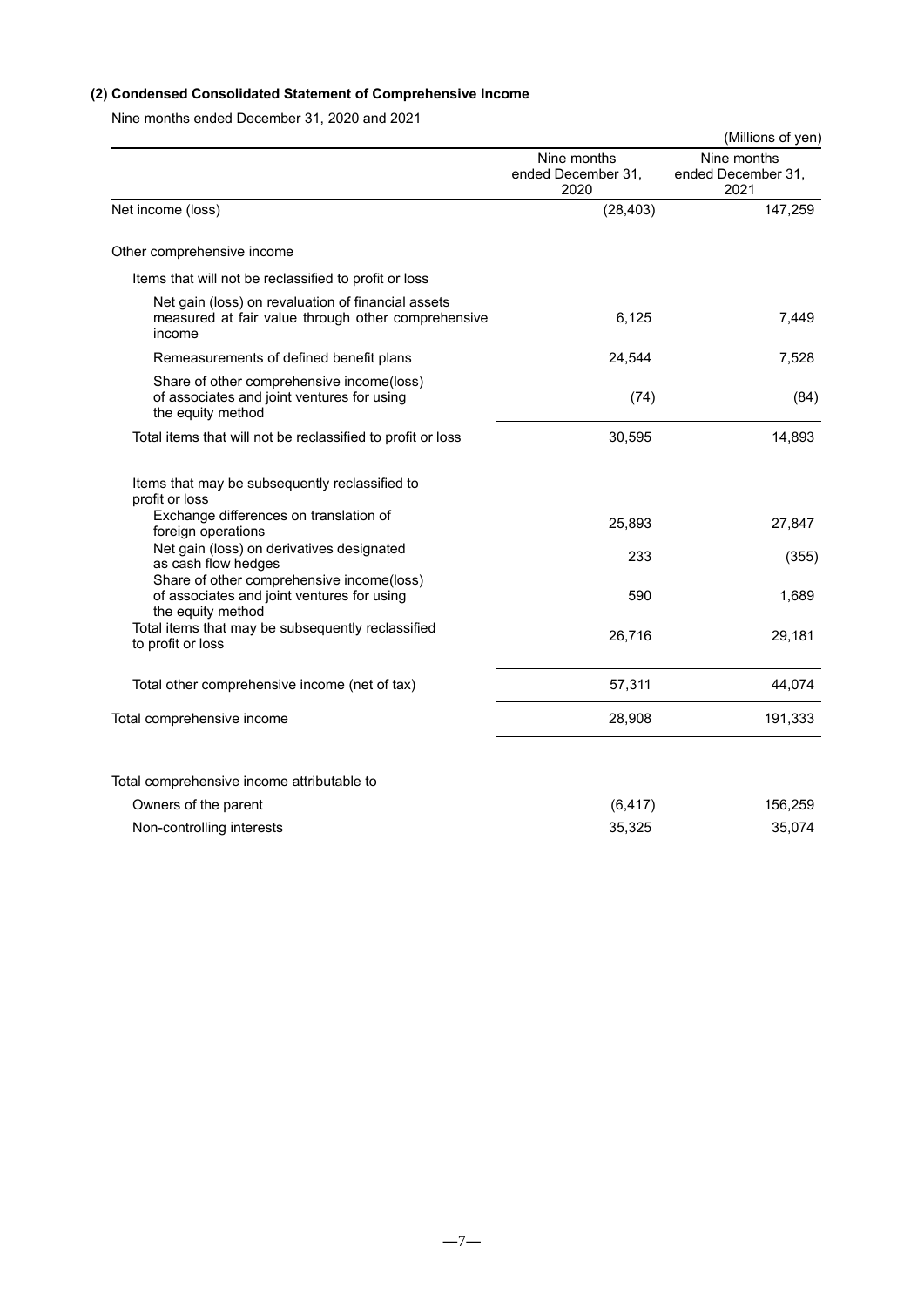# **(3) Condensed Consolidated Statement of Financial Position**

|                                                   |                | (Millions of yen) |
|---------------------------------------------------|----------------|-------------------|
|                                                   | March 31, 2021 | December 31, 2021 |
| Assets                                            |                |                   |
| Current assets                                    |                |                   |
| Cash and cash equivalents                         | 349,577        | 259,300           |
| Trade receivables                                 | 716,392        | 802,026           |
| Inventories                                       | 576,473        | 684.279           |
| Other financial assets                            | 47,818         | 51,223            |
| Other current assets                              | 83,462         | 119,515           |
| Subtotal                                          | 1,773,722      | 1,916,343         |
| Assets held for sales                             | 23,812         | 37,346            |
| Total current assets                              | 1,797,534      | 1,953,689         |
| Non-current assets                                |                |                   |
| Property, plant and equipment                     | 1,813,838      | 1,830,680         |
| Goodwill                                          | 671,889        | 679,971           |
| Intangible assets                                 | 455,317        | 447,438           |
| Investments accounted for using the equity method | 162,042        | 170,722           |
| Other financial assets                            | 251,211        | 237,201           |
| Other non-current assets                          | 68,051         | 70,350            |
| Deferred tax assets                               | 67,346         | 67,761            |
| Total non-current assets                          | 3,489,694      | 3,504,123         |
| Total assets                                      | 5,287,228      | 5,457,812         |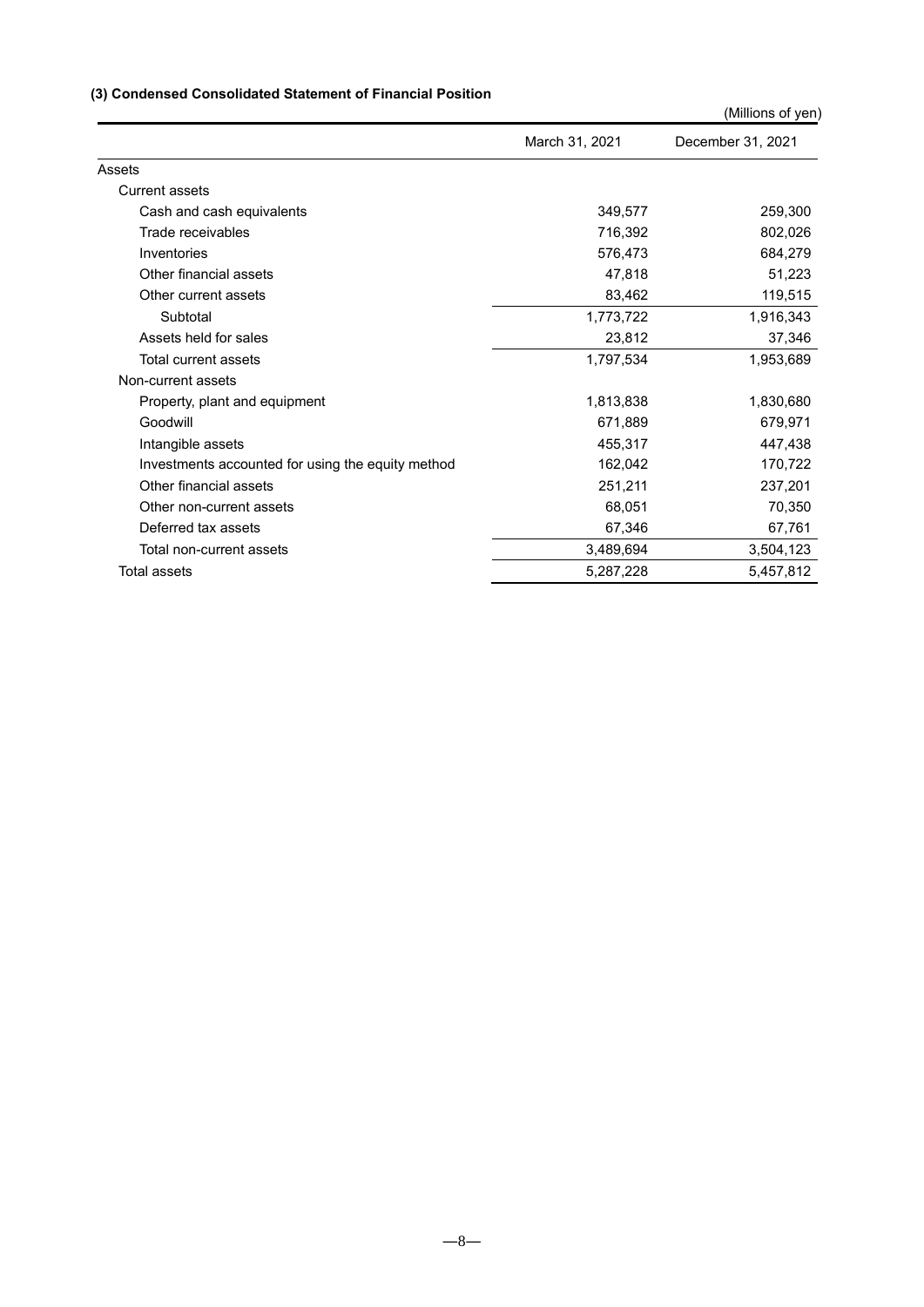|                                                            |                | (Millions of yen) |
|------------------------------------------------------------|----------------|-------------------|
|                                                            | March 31, 2021 | December 31, 2021 |
| Liabilities                                                |                |                   |
| <b>Current liabilities</b>                                 |                |                   |
| Trade payables                                             | 382,272        | 469,786           |
| Bonds and borrowings                                       | 653,475        | 509,436           |
| Income tax payable                                         | 22,283         | 43,437            |
| Other financial liabilities                                | 272,341        | 255,532           |
| Provisions                                                 | 11,690         | 13,433            |
| Other current liabilities                                  | 147,911        | 174,436           |
| Subtotal                                                   | 1,489,972      | 1,466,060         |
| Liabilities directly associated with assets held for sales | 2,534          | 5,384             |
| Total current liabilities                                  | 1,492,506      | 1,471,444         |
| Non-current liabilities                                    |                |                   |
| Bonds and borrowings                                       | 1,696,029      | 1,738,337         |
| Other financial liabilities                                | 118,300        | 112,129           |
| Retirement benefit liabilities                             | 112,272        | 106,383           |
| Provisions                                                 | 27,398         | 22,633            |
| Other non-current liabilities                              | 113,730        | 137,151           |
| Deferred tax liabilities                                   | 155,845        | 164,643           |
| Total non-current liabilities                              | 2,223,574      | 2,281,276         |
| <b>Total liabilities</b>                                   | 3,716,080      | 3,752,720         |
| Equity                                                     |                |                   |
| Common stock                                               | 50,000         | 50,000            |
| Additional paid-in capital                                 | 179,716        | 172,998           |
| Treasury stock                                             | (63, 244)      | (62, 883)         |
| Retained earnings                                          | 1,060,069      | 1,157,710         |
| Other components of equity                                 | 9,798          | 30,072            |
| Equity attributable to owners of the parent                | 1,236,339      | 1,347,897         |
| Non-controlling interests                                  | 334,809        | 357,195           |
| <b>Total equity</b>                                        | 1,571,148      | 1,705,092         |
| Total liabilities and equity                               | 5,287,228      | 5,457,812         |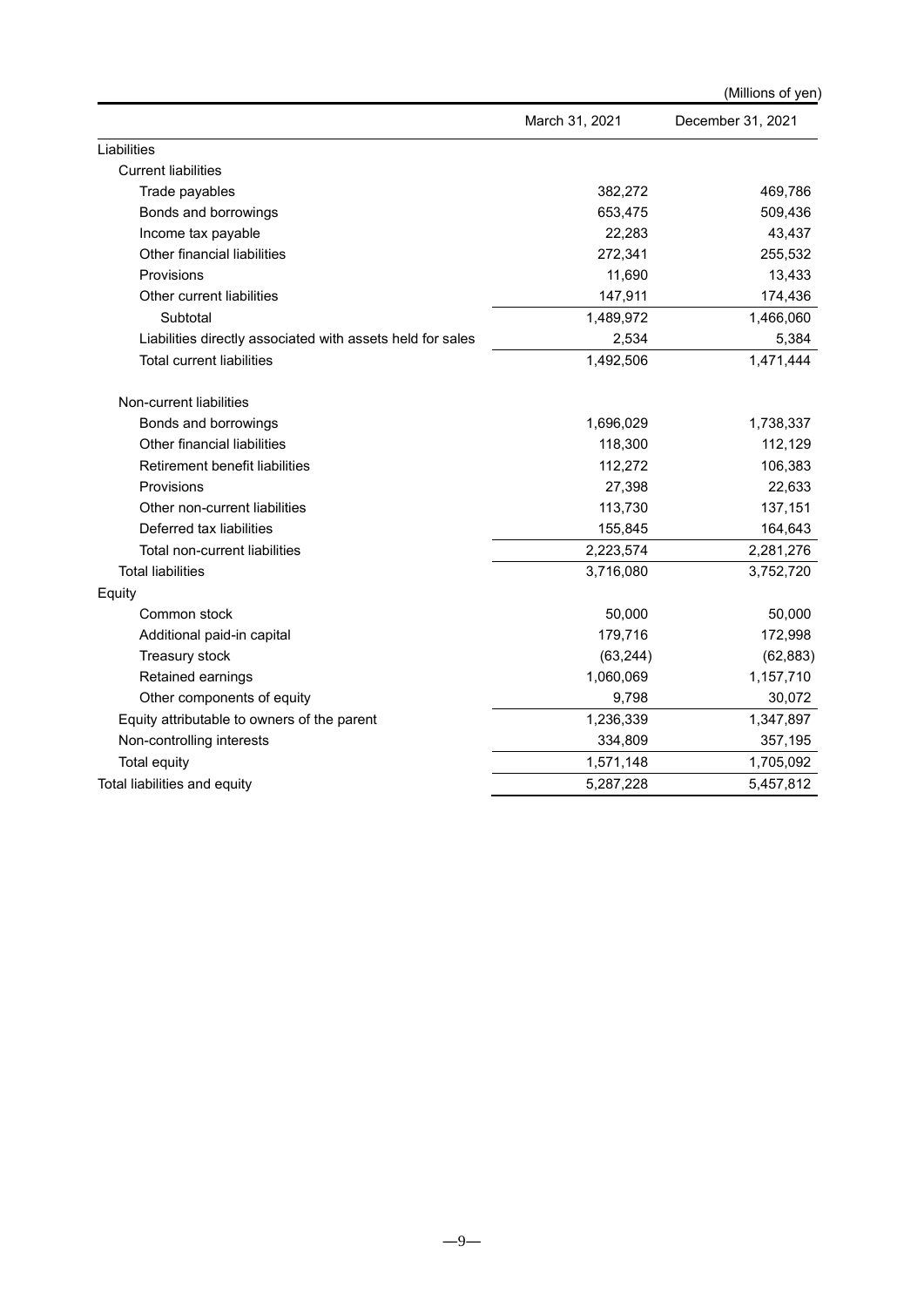# **(4) Condensed Consolidated Statement of Changes in Equity**

Nine months ended December 31, 2020

|                                                                           |                 |                                  |                   | (Millions of yen)    |
|---------------------------------------------------------------------------|-----------------|----------------------------------|-------------------|----------------------|
|                                                                           | Common<br>stock | Additional<br>paid-in<br>capital | Treasury<br>stock | Retained<br>earnings |
| Balance at April 1, 2020                                                  | 50,000          | 176,715                          |                   | (63,485) 1,071,260   |
| Net income (loss)                                                         |                 |                                  |                   | (47, 830)            |
| Other comprehensive income                                                |                 |                                  |                   |                      |
| Total comprehensive income                                                |                 |                                  |                   | (47, 830)            |
| Purchase of treasury stock                                                |                 |                                  | (13)              |                      |
| Disposal of treasury stock                                                |                 | (180)                            | 242               |                      |
| Cash dividends                                                            |                 |                                  |                   | (34,091)             |
| Share-based payment transactions                                          |                 | (7)                              |                   |                      |
| Changes in interests in subsidiaries                                      |                 | 760                              |                   |                      |
| Business combinations or business<br>divestitures                         |                 | 2,456                            |                   |                      |
| Changes in scope of consolidation                                         |                 |                                  |                   | 79                   |
| Transfer from other components<br>of equity to retained earnings          |                 |                                  |                   | 27,474               |
| Transfer from other components<br>of equity to non-financial assets, etc. |                 |                                  |                   |                      |
| Total transactions with owners                                            |                 | 3,029                            | 229               | (6, 538)             |
|                                                                           |                 |                                  |                   |                      |
| Balance at December 31, 2020                                              | 50,000          | 179,744                          |                   | (63,256) 1,016,892   |

### Other components of equity

|                                                                           | Net gain<br>(loss) on<br>revaluation<br>of financial<br>assets<br>measured<br>at fair value<br>through other<br>comprehensiv<br>e income | Remeasure-<br>ments of<br>defined<br>benefit<br>plans | Exchange<br>differences<br>on<br>translation<br>of foreign<br>operations | Net gain<br>(loss) on<br>derivatives<br>designated<br>as cash flow<br>hedges | Total     | Equity<br>attributable<br>to owners of<br>the parent | Non-<br>controlling<br>interests | Total<br>equity |
|---------------------------------------------------------------------------|------------------------------------------------------------------------------------------------------------------------------------------|-------------------------------------------------------|--------------------------------------------------------------------------|------------------------------------------------------------------------------|-----------|------------------------------------------------------|----------------------------------|-----------------|
| Balance at April 1, 2020                                                  | 38,335                                                                                                                                   |                                                       | (102, 773)                                                               | 170                                                                          | (64, 268) | 1,170,222                                            | 280,607                          | 1,450,829       |
| Net income (loss)                                                         |                                                                                                                                          |                                                       |                                                                          |                                                                              |           | (47, 830)                                            | 19,427                           | (28, 403)       |
| Other comprehensive income                                                | 3,307                                                                                                                                    | 24,456                                                | 13,486                                                                   | 164                                                                          | 41,413    | 41,413                                               | 15,898                           | 57,311          |
| Total comprehensive income                                                | 3,307                                                                                                                                    | 24,456                                                | 13,486                                                                   | 164                                                                          | 41,413    | (6, 417)                                             | 35,325                           | 28,908          |
| Purchase of treasury stock                                                |                                                                                                                                          |                                                       |                                                                          |                                                                              |           | (13)                                                 |                                  | (13)            |
| Disposal of treasury stock                                                |                                                                                                                                          |                                                       |                                                                          |                                                                              |           | 62                                                   |                                  | 62              |
| Cash dividends                                                            |                                                                                                                                          |                                                       |                                                                          |                                                                              |           | (34,091)                                             | (10, 392)                        | (44, 483)       |
| Share-based payment transactions                                          |                                                                                                                                          |                                                       |                                                                          |                                                                              |           | (7)                                                  |                                  | (7)             |
| Changes in interests in subsidiaries                                      |                                                                                                                                          |                                                       |                                                                          |                                                                              |           | 760                                                  | 1,667                            | 2,427           |
| Business combinations or business<br>divestitures                         |                                                                                                                                          |                                                       |                                                                          |                                                                              | -         | 2,456                                                | 1,488                            | 3,944           |
| Changes in scope of consolidation                                         |                                                                                                                                          |                                                       |                                                                          |                                                                              |           | 79                                                   | (54)                             | 25              |
| Transfer from other components<br>of equity to retained earnings          | (3,018)                                                                                                                                  | (24, 456)                                             |                                                                          | $\qquad \qquad -$                                                            | (27, 474) |                                                      |                                  |                 |
| Transfer from other components<br>of equity to non-financial assets, etc. |                                                                                                                                          |                                                       |                                                                          | (153)                                                                        | (153)     | (153)                                                |                                  | (153)           |
| Total transactions with owners                                            | (3,018)                                                                                                                                  | (24, 456)                                             |                                                                          | (153)                                                                        | (27, 627) | (30, 907)                                            | (7, 291)                         | (38, 198)       |
| Balance at December 31, 2020                                              | 38,624                                                                                                                                   |                                                       | (89, 287)                                                                | 181                                                                          | (50, 482) | 1,132,898                                            | 308,641                          | 1,441,539       |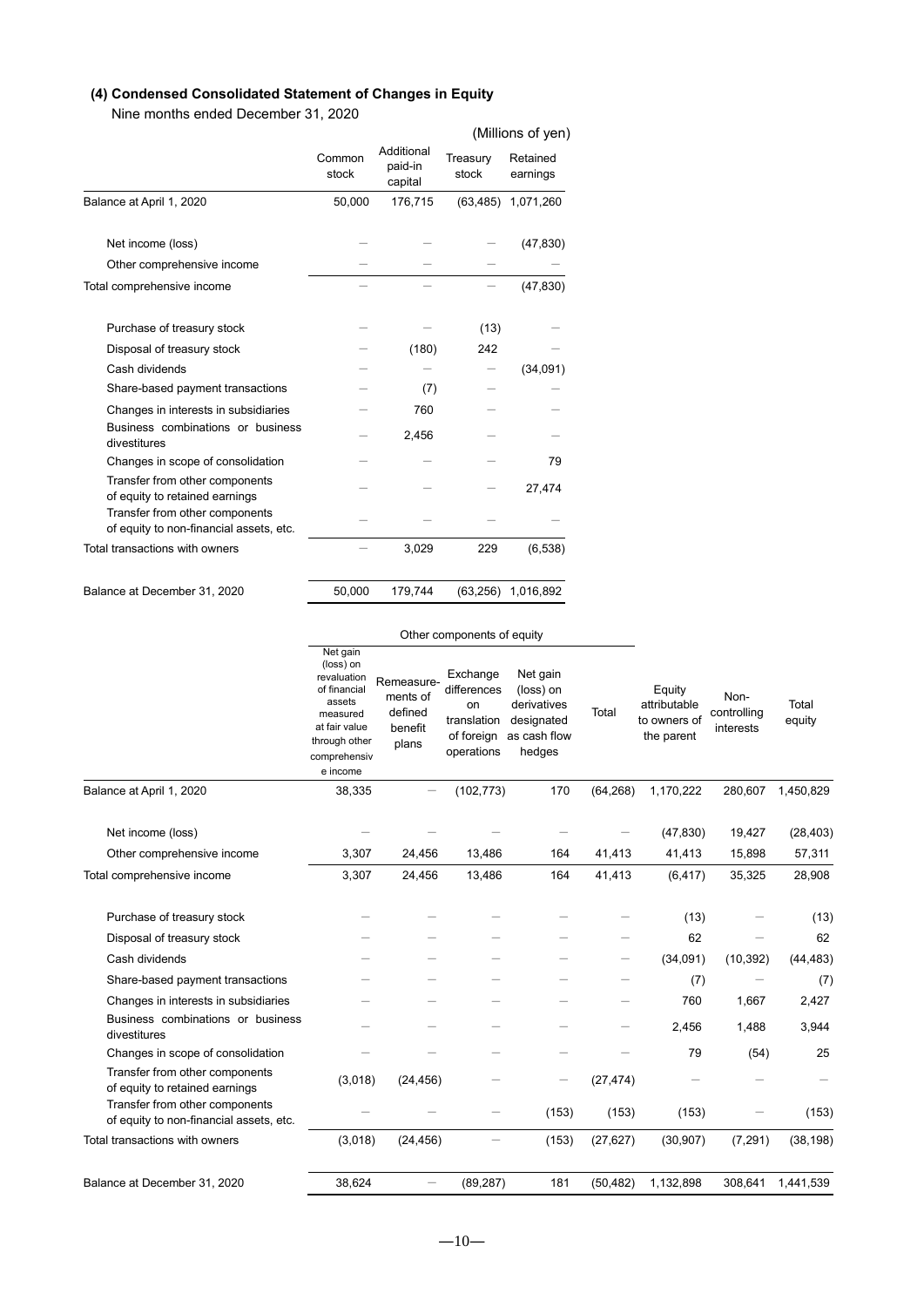# Nine months ended December 31, 2021

|                                                                  |                 |                                  |                   | (Millions of yen)    |
|------------------------------------------------------------------|-----------------|----------------------------------|-------------------|----------------------|
|                                                                  | Common<br>stock | Additional<br>paid-in<br>capital | Treasury<br>stock | Retained<br>earnings |
| Balance at April 1, 2021                                         | 50,000          | 179,716                          |                   | (63,244) 1,060,069   |
| Net income                                                       |                 |                                  |                   | 122,132              |
| Other comprehensive income                                       |                 |                                  |                   |                      |
| Total comprehensive income                                       |                 |                                  |                   | 122,132              |
| Purchase of treasury stock                                       |                 |                                  | (24)              |                      |
| Disposal of treasury stock                                       |                 | (385)                            | 385               |                      |
| Cash dividends                                                   |                 |                                  |                   | (38, 367)            |
| Share-based payment transactions                                 |                 | 384                              |                   |                      |
| Changes in interests in subsidiaries                             |                 | (6, 717)                         |                   |                      |
| Changes in scope of consolidation                                |                 |                                  |                   | 23                   |
| Transfer from other components<br>of equity to retained earnings |                 |                                  |                   | 13,853               |
| Total transactions with owners                                   |                 | (6, 718)                         | 361               | (24, 491)            |
| Balance at December 31, 2021                                     | 50,000          | 172,998                          |                   | (62,883) 1,157,710   |

|                                                                  |                                                                                                                                          |                                                       | Other components of equity                                               |                                                                              |           |                                                      |                                  |                   |  |
|------------------------------------------------------------------|------------------------------------------------------------------------------------------------------------------------------------------|-------------------------------------------------------|--------------------------------------------------------------------------|------------------------------------------------------------------------------|-----------|------------------------------------------------------|----------------------------------|-------------------|--|
|                                                                  | Net gain<br>(loss) on<br>revaluation<br>of financial<br>assets<br>measured<br>at fair value<br>through other<br>comprehensiv<br>e income | Remeasure-<br>ments of<br>defined<br>benefit<br>plans | Exchange<br>differences<br>on<br>translation<br>of foreign<br>operations | Net gain<br>(loss) on<br>derivatives<br>designated<br>as cash flow<br>hedges | Total     | Equity<br>attributable<br>to owners of<br>the parent | Non-<br>controlling<br>interests | Total<br>equity   |  |
| Balance at April 1, 2021                                         | 56,707                                                                                                                                   |                                                       | (47,077)                                                                 | 168                                                                          | 9,798     | 1,236,339                                            | 334,809                          | 1,571,148         |  |
| Net income<br>Other comprehensive income                         | 3,327                                                                                                                                    | 7,616                                                 | 23,516                                                                   | (332)                                                                        | 34,127    | 122,132<br>34,127                                    | 25,127<br>9,947                  | 147,259<br>44,074 |  |
| Total comprehensive income                                       | 3,327                                                                                                                                    | 7,616                                                 | 23,516                                                                   | (332)                                                                        | 34,127    | 156,259                                              | 35,074                           | 191,333           |  |
| Purchase of treasury stock<br>Disposal of treasury stock         |                                                                                                                                          |                                                       |                                                                          |                                                                              |           | (24)                                                 |                                  | (24)              |  |
| Cash dividends                                                   |                                                                                                                                          |                                                       |                                                                          |                                                                              | —         | (38, 367)                                            | (14, 328)                        | (52, 695)         |  |
| Share-based payment transactions                                 |                                                                                                                                          |                                                       |                                                                          |                                                                              |           | 384                                                  |                                  | 384               |  |
| Changes in interests in subsidiaries                             |                                                                                                                                          |                                                       |                                                                          |                                                                              |           | (6, 717)                                             | 1,618                            | (5,099)           |  |
| Changes in scope of consolidation                                |                                                                                                                                          |                                                       |                                                                          |                                                                              |           | 23                                                   | 22                               | 45                |  |
| Transfer from other components<br>of equity to retained earnings | (6, 237)                                                                                                                                 | (7,616)                                               |                                                                          | $\qquad \qquad -$                                                            | (13, 853) |                                                      |                                  |                   |  |
| Total transactions with owners                                   | (6, 237)                                                                                                                                 | (7,616)                                               |                                                                          | $\qquad \qquad -$                                                            | (13, 853) | (44, 701)                                            | (12,688)                         | (57, 389)         |  |
| Balance at December 31, 2021                                     | 53,797                                                                                                                                   | $\qquad \qquad$                                       | (23, 561)                                                                | (164)                                                                        | 30,072    | 1,347,897                                            | 357,195                          | 1,705,092         |  |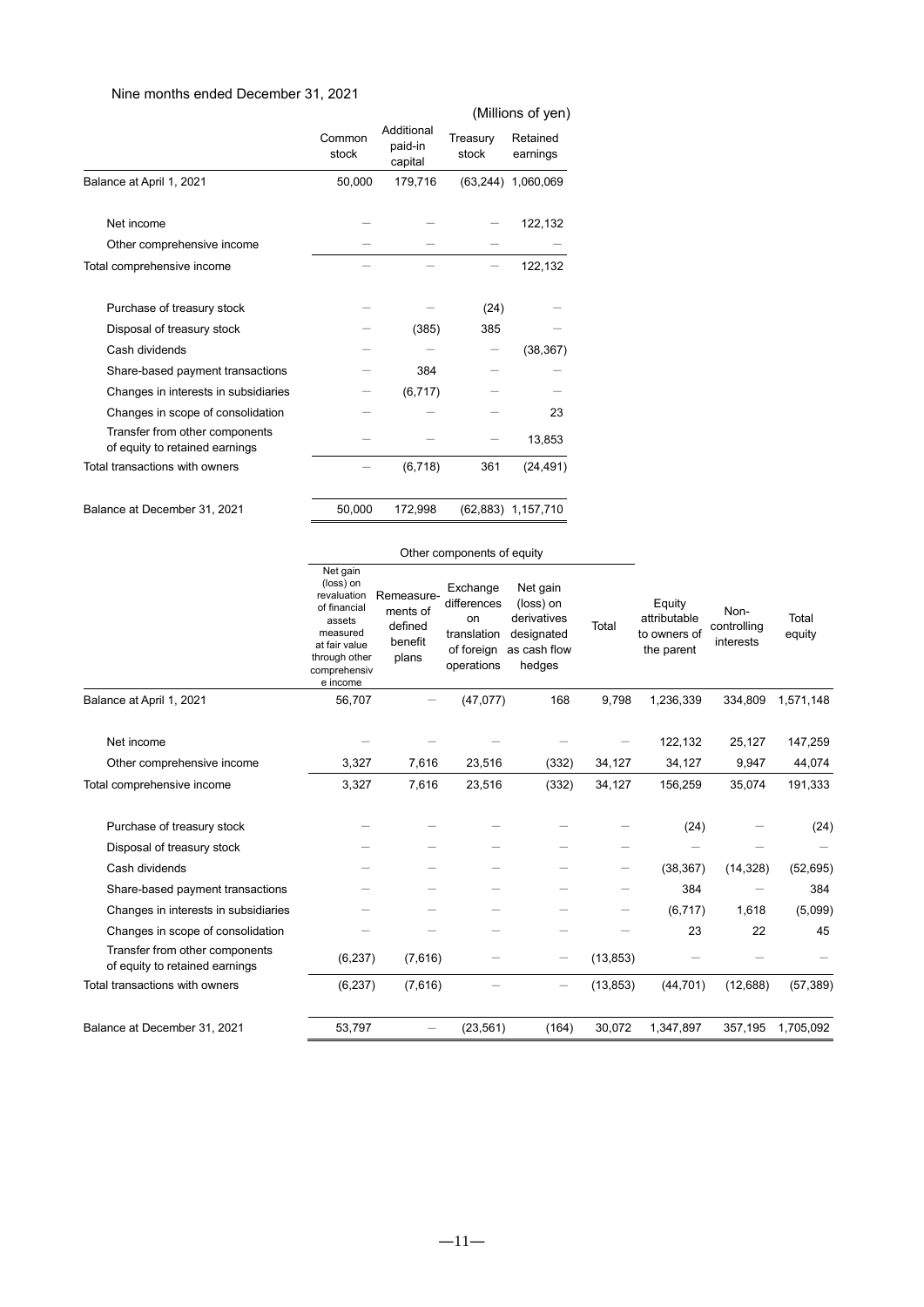# **(5) Condensed Consolidated Statement of Cash Flow**

Nine months ended December 31, 2020 and 2021

|                                                                          |                                           | (Millions of yen)                         |
|--------------------------------------------------------------------------|-------------------------------------------|-------------------------------------------|
|                                                                          | Nine months<br>ended December 31,<br>2020 | Nine months<br>ended December 31,<br>2021 |
| Cash flows from operating activities                                     |                                           |                                           |
| Income (loss) before taxes                                               | (12, 769)                                 | 208,177                                   |
| Depreciation and amortization                                            | 181,000                                   | 186,623                                   |
| Share of profit of associates and joint ventures                         | (8,020)                                   | (13, 657)                                 |
| Interest and dividend income                                             | (4, 560)                                  | (5,631)                                   |
| Interest expenses                                                        | 16,381                                    | 15,712                                    |
| (Increase) decrease in trade receivables                                 | (10, 171)                                 | (80, 397)                                 |
| (Increase) decrease in inventories                                       | 46,114                                    | (105, 917)                                |
| Increase (decrease) in trade payables                                    | (32, 183)                                 | 80,321                                    |
| Increase (decrease) in retirement benefit assets and<br>liabilities, net | 2,709                                     | 4,022                                     |
| Other                                                                    | 122,336                                   | 6,254                                     |
| Subtotal                                                                 | 300,837                                   | 295,507                                   |
| Interest received                                                        | 1,123                                     | 851                                       |
| Dividends received                                                       | 14,140                                    | 11,506                                    |
| Interest paid                                                            | (15, 779)                                 | (15, 222)                                 |
| Income tax (paid) received, net                                          | (28,086)                                  | (44, 624)                                 |
| Net cash provided by (used in) operating activities                      | 272,235                                   | 248,018                                   |
| Cash flows from investing activities                                     |                                           |                                           |
| Purchase of property, plant and equipment                                | (176, 446)                                | (175, 679)                                |
| Proceeds from sales of property, plant and equipment                     | 14,914                                    | 23,359                                    |
| Purchase of intangible assets                                            | (7,905)                                   | (7,051)                                   |
| Purchase of other financial assets                                       | (2, 198)                                  | (2, 544)                                  |
| Proceeds from sales/redemption of other financial assets                 | 72,386                                    | 30,388                                    |
| Net cash outflow on acquisition of subsidiaries                          | (28, 449)                                 | (6, 501)                                  |
| Proceeds from sales of investments in subsidiaries                       | 1,971                                     | 0                                         |
| Payment for transfer of business                                         | (374)                                     | (700)                                     |
| Net (Increase) decrease of time deposits                                 | 4,727                                     | 275                                       |
| Other                                                                    | (27, 413)                                 | (2, 124)                                  |
| Net cash provided by (used in) investing activities                      | (148, 787)                                | (140, 577)                                |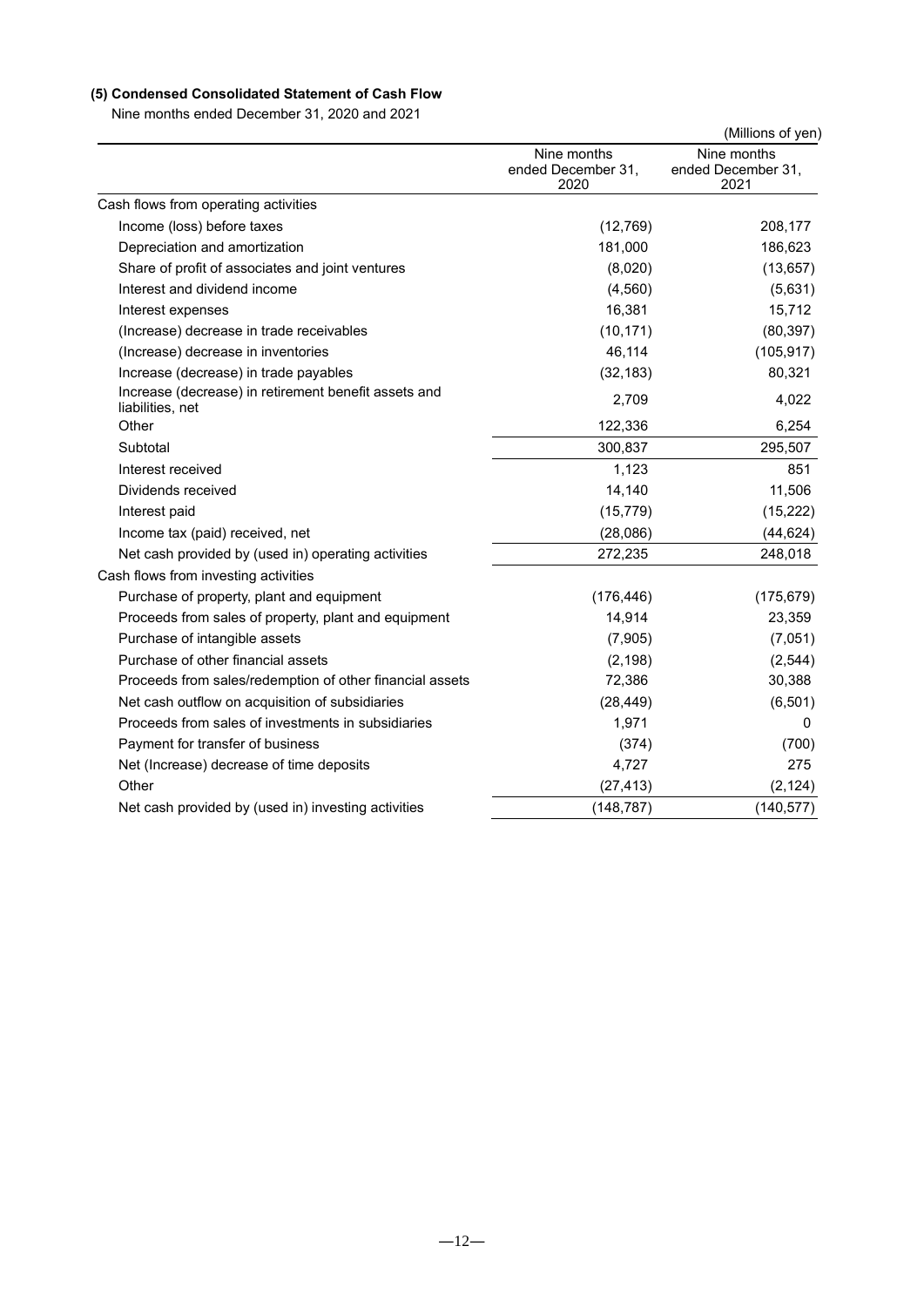|                                                                                                          |                                           | (Millions of yen)                         |
|----------------------------------------------------------------------------------------------------------|-------------------------------------------|-------------------------------------------|
|                                                                                                          | Nine months<br>ended December 31,<br>2020 | Nine months<br>ended December 31.<br>2021 |
| Cash flows from financing activities                                                                     |                                           |                                           |
| Net increase (decrease) in short-term borrowings                                                         | (76, 705)                                 | (44, 089)                                 |
| Net increase (decrease) in commercial papers                                                             | 47,000                                    | (57,000)                                  |
| Proceeds from long-term borrowings                                                                       | 274,133                                   | 54,690                                    |
| Repayment of long-term borrowings                                                                        | (143, 956)                                | (116, 251)                                |
| Proceeds from issuance of bonds                                                                          | 69,640                                    | 94,636                                    |
| Redemption of bonds                                                                                      | (45,000)                                  | (50,000)                                  |
| Repayment of lease liabilities                                                                           | (22, 356)                                 | (23, 643)                                 |
| Net (increase) decrease in treasury stock                                                                | (12)                                      | (24)                                      |
| Dividends paid to owners of the parent                                                                   | (34,091)                                  | (38, 367)                                 |
| Dividends paid to non-controlling interests                                                              | (10, 446)                                 | (14, 428)                                 |
| Payments for acquisition of subsidiaries' interests<br>from non-controlling interests                    | (98, 525)                                 | (436)                                     |
| Repayments to non-controlling interests                                                                  |                                           | (5,600)                                   |
| Proceeds from stock issuance to non-controlling interests                                                | 4,404                                     |                                           |
| Other                                                                                                    | 1,139                                     | (41)                                      |
| Net cash provided by (used in) financing activities                                                      | (34, 775)                                 | (200, 553)                                |
| Effect of exchange rate changes on cash and cash equivalents                                             | 3,413                                     | 2,582                                     |
| Net increase (decrease) in cash and cash equivalents                                                     | 92,086                                    | (90, 530)                                 |
| Cash and cash equivalents at the beginning of the period                                                 | 228,211                                   | 349,577                                   |
| Net increase (decrease) in cash and cash equivalents<br>resulting from transfer to assets held for sales | 1                                         |                                           |
| Net increase (decrease) in cash and cash equivalents<br>resulting from change in scope of consolidation  | 749                                       | 253                                       |
| Increase in cash and cash equivalents<br>resulting from merger                                           | 19                                        |                                           |
| Cash and cash equivalents at the end of the period                                                       | 321,066                                   | 259,300                                   |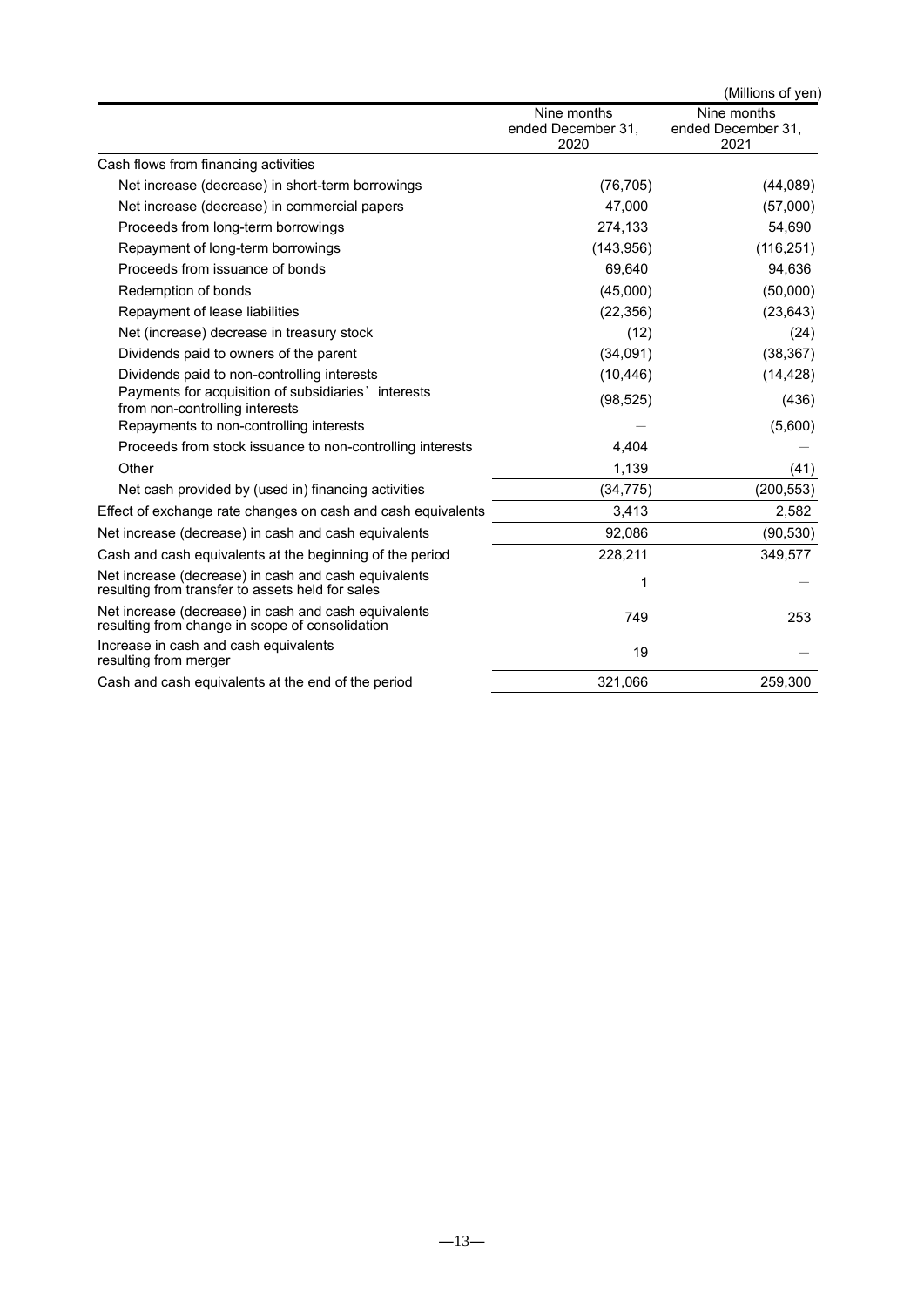### **(6) Notes to Condensed Consolidated Financial Statements**

### **(Segment Information)**

The Group's reporting segments are the components for which separate financial information is available, and the Board of Directors regularly assesses this information in deciding how to allocate resources and evaluate results. No operating segments or components have been aggregated in preparing the reporting segment information.

The Group operates in four business areas centered on four operating companies. They are Mitsubishi Chemical Corporation, Mitsubishi Tanabe Pharma Corporation, Life Science Institute, Inc., and Nippon Sanso Holdings Corporation. The business segments are Performance Products, Chemicals, Industrial Gases, and Health Care.

The businesses in each reporting segment are as follows.

In addition, from the first quarter of the year ending March 31, 2022, in tandem with building an organizational structure that conforms to growth business domains in KAITEKI Vision 30, the Medium-to long-term basic management strategy for MCHC, the conventional breakdown of performance products into two classifications, functional products and performance chemicals, will be changed into three classifications, polymers and compounds, films and molding materials, and advanced solutions.

| <b>Business</b>                | <b>Business</b>     | <b>Business Sub-Segment</b>   |                              |                                                                         |  |  |  |
|--------------------------------|---------------------|-------------------------------|------------------------------|-------------------------------------------------------------------------|--|--|--|
| Domain                         | Segment             |                               | <b>Businesses</b>            |                                                                         |  |  |  |
|                                |                     | Polymers                      | Polymers                     | Performance Polymers,<br>Sustainable Polymers, Acetyl Polymers          |  |  |  |
|                                |                     | & Compounds                   | Coating<br>& Additives       | Coating Material, Additives & Fine                                      |  |  |  |
| Performance<br>Products        | Performance         | <b>Films</b>                  | Films                        | Packaging, Industrial Films, Polyester Film                             |  |  |  |
|                                | Products            | & Molding<br><b>Materials</b> | <b>Molding Materials</b>     | Carbon Fiber, Advanced Materials,<br>Alumina & Fiber                    |  |  |  |
|                                |                     | Advanced                      | <b>Amenity Life</b>          | Aqua & Infrastructure, Life Solutions                                   |  |  |  |
|                                |                     | Solutions                     | Information<br>& Electronics | Semiconductor, Electronics,<br><b>Battery Materials</b>                 |  |  |  |
|                                |                     | <b>MMA</b>                    | <b>MMA</b>                   | <b>MMA</b>                                                              |  |  |  |
| Industrial<br><b>Materials</b> | Chemicals           | Petrochemicals                | Petrochemicals               | Basic Petrochemicals, Polyolefins,<br><b>Basic Chemical Derivatives</b> |  |  |  |
|                                |                     | Carbon Products               | <b>Carbon Products</b>       | <b>Carbon Products</b>                                                  |  |  |  |
|                                | Industrial<br>Gases |                               |                              | <b>Industrial Gases</b>                                                 |  |  |  |
| <b>Health Care</b>             | <b>Health Care</b>  |                               |                              | Pharmaceuticals                                                         |  |  |  |
|                                |                     |                               |                              | Life Science                                                            |  |  |  |

Accounting policies for reportable segments are identical to those Group accounting policies adopted to consolidated financial statements. Inter-segment sales and transfers are based mainly on prevailing market prices.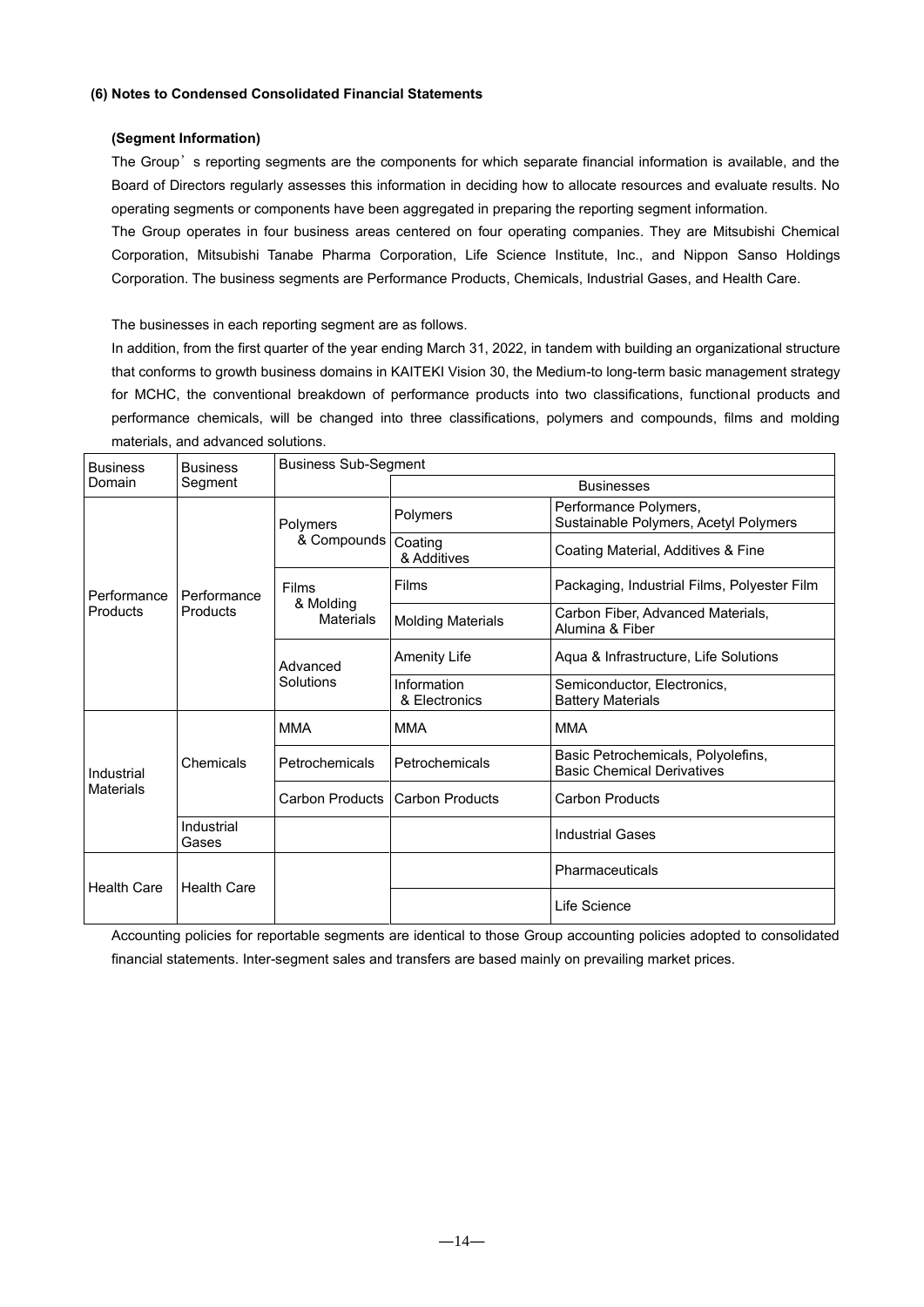### Nine months ended December 31, 2020

|                                                     | <b>REPORTING SEGMENT</b> |           |            |         |           | <b>Others</b> |           | Adjustment |              |
|-----------------------------------------------------|--------------------------|-----------|------------|---------|-----------|---------------|-----------|------------|--------------|
|                                                     | Performance              | Chemicals | Industrial | Health  | Total     | (Note 1)      | Subtotal  | (Note 2)   | Consolidated |
|                                                     | Products                 |           | Gases      | Care    |           |               |           |            |              |
| Revenue                                             |                          |           |            |         |           |               |           |            |              |
| <b>External revenue</b>                             | 721,429                  | 625,246   | 587,477    | 299,663 | 2,233,815 | 121,626       | 2,355,441 |            | 2,355,441    |
| Inter-segment revenue                               | 41,622                   | 32,133    | 4,779      | 364     | 78,898    | 143,660       | 222,558   | (222, 558) |              |
| Total                                               | 763,051                  | 657.379   | 592,256    | 300,027 | 2,312,713 | 265,286       | 2,577,999 | (222, 558) | 2,355,441    |
| Segment profit<br>Core operating income<br>(Note 3) | 43,023                   | (8,980)   | 58,861     | 22,380  | 115,284   | 8,968         | 124,252   | (10, 640)  | 113,612      |

Notes:

1.The Others category consists of businesses not included in reporting segments and mainly includes engineering, transportation, and warehousing operations.

2.The segment profit (loss) adjustment includes corporate costs of ¥ (10,199) million not allocated to reporting segments and inter-segment eliminations of ¥(441) million. Corporate costs include expenditures on basic testing, research, and other activities not allocated to reporting segments.

3.Segment profit (loss) is Operating profit in accordance with IFRS after excluding earnings from non-recurring factors, such as losses from business withdrawals and downsizings, representing core operating income.

Nine months ended December 31, 2021

(Millions of yen)

(Millions of yen)

|                                                     | <b>REPORTING SEGMENT</b> |           |            |         |           | <b>Others</b> |           | Adjustment |              |
|-----------------------------------------------------|--------------------------|-----------|------------|---------|-----------|---------------|-----------|------------|--------------|
|                                                     | Performance              | Chemicals | Industrial | Health  | Total     | (Note 1)      | Subtotal  | (Note 2)   | Consolidated |
|                                                     | Products                 |           | Gases      | Care    |           |               |           |            |              |
| Revenue                                             |                          |           |            |         |           |               |           |            |              |
| <b>External revenue</b>                             | 848,862                  | 921,840   | 686,555    | 312.146 | 2,769,403 | 130,891       | 2,900,294 | -          | 2,900,294    |
| Inter-segment revenue                               | 38,488                   | 31,852    | 4,980      | 247     | 75,567    | 148,212       | 223,779   | (223, 779) |              |
| Total                                               | 887,350                  | 953,692   | 691,535    | 312,393 | 2,844,970 | 279,103       | 3,124,073 | (223, 779) | 2,900,294    |
| Segment profit<br>Core operating income<br>(Note 3) | 57,457                   | 83,519    | 73,899     | 4,586   | 219,461   | 10.254        | 229,715   | (10, 774)  | 218,941      |

Notes:

1.The Others category consists of businesses not included in reporting segments and mainly includes engineering, transportation, and warehousing operations.

2.The segment profit (loss) adjustment includes corporate costs of ¥ (10,059) million not allocated to reporting segments and inter-segment eliminations of ¥ (715) million. Corporate costs include expenditures on basic testing, research, and other activities not allocated to reporting segments.

3.Segment profit (loss) is Operating profit in accordance with IFRS after excluding earnings from non-recurring factors, such as losses from business withdrawals and downsizings, representing core operating income.

4.From the first quarter of the year ending March 31, 2022, the Company reclassified segments for some businesses and consolidated subsidiaries. The Company used new classifications to present segment information for the Nine months ended December 31, 2020.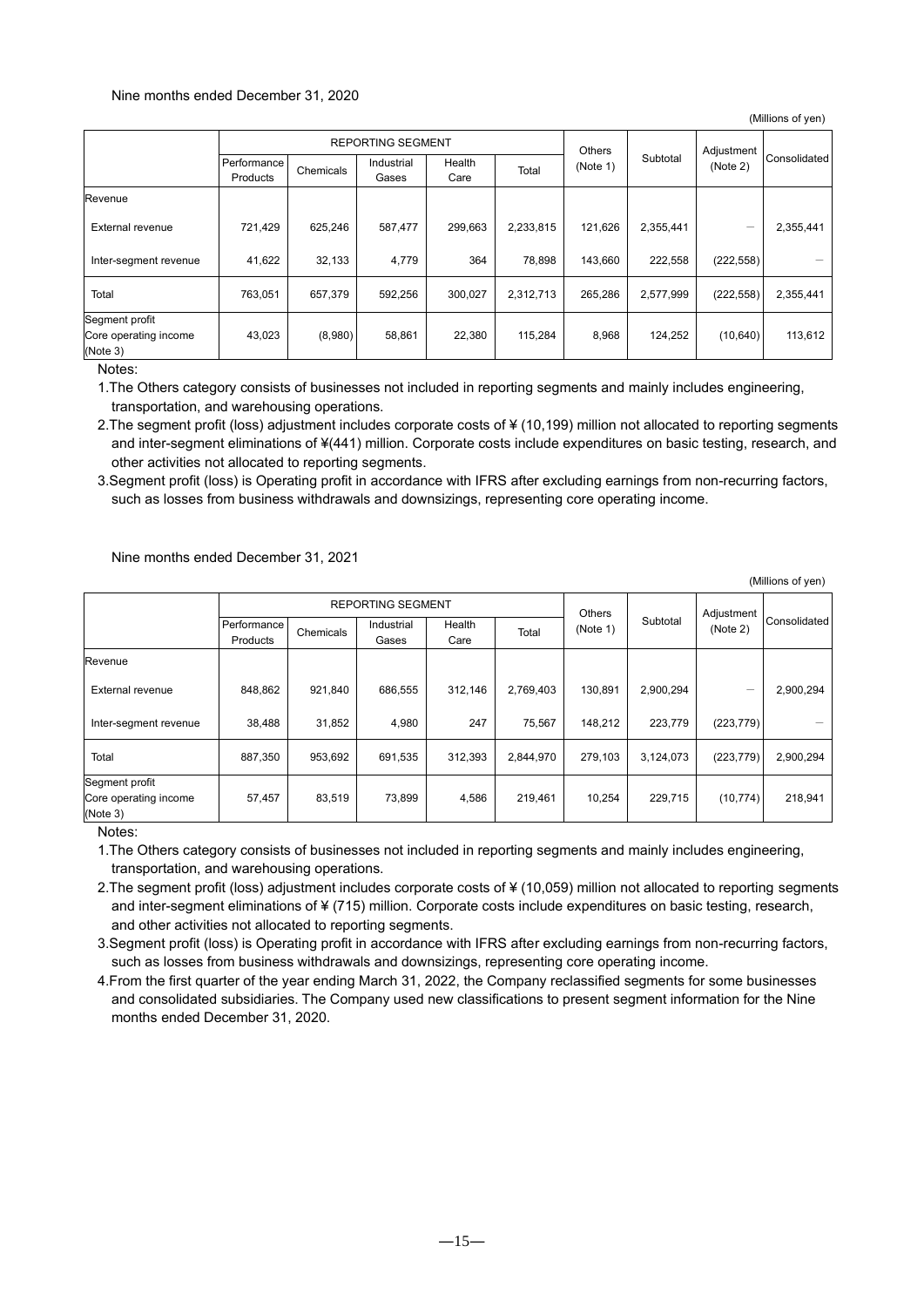Adjustments to income (loss) before tax from segment operating results are as follows:

|                                                           |                                           | (Millions of yen)                         |  |  |
|-----------------------------------------------------------|-------------------------------------------|-------------------------------------------|--|--|
|                                                           | Nine months<br>ended<br>December 31, 2020 | Nine months<br>ended<br>December 31, 2021 |  |  |
| Segment profit                                            | 113,612                                   | 218,941                                   |  |  |
| Gain on sales of property, plant and<br>equipment         | 8,621                                     | 8,420                                     |  |  |
| Gain on sales of shares of subsidiaries<br>and associates | 909                                       | 1,886                                     |  |  |
| Share of profit of associates and joint<br>ventures       | 2,749                                     |                                           |  |  |
| Gain on step acquisitions                                 | 1,295                                     |                                           |  |  |
| Loss on sales and disposal of fixed<br>assets             | (4,376)                                   | (3, 579)                                  |  |  |
| Impairment loss                                           | (107, 194)                                | (2,797)                                   |  |  |
| Special retirement expense                                | (5, 422)                                  | (1,871)                                   |  |  |
| Provision for loss on plant closure                       | (3,318)                                   |                                           |  |  |
| Cancellation penalty                                      | (1,943)                                   |                                           |  |  |
| <b>Others</b>                                             | (4,205)                                   | (2,763)                                   |  |  |
| Operating income                                          | 728                                       | 218,237                                   |  |  |
| Financial income                                          | 4,823                                     | 6,797                                     |  |  |
| Financial expenses                                        | (18, 320)                                 | (16, 857)                                 |  |  |
| Income (loss) before taxes                                | (12, 769)                                 | 208,177                                   |  |  |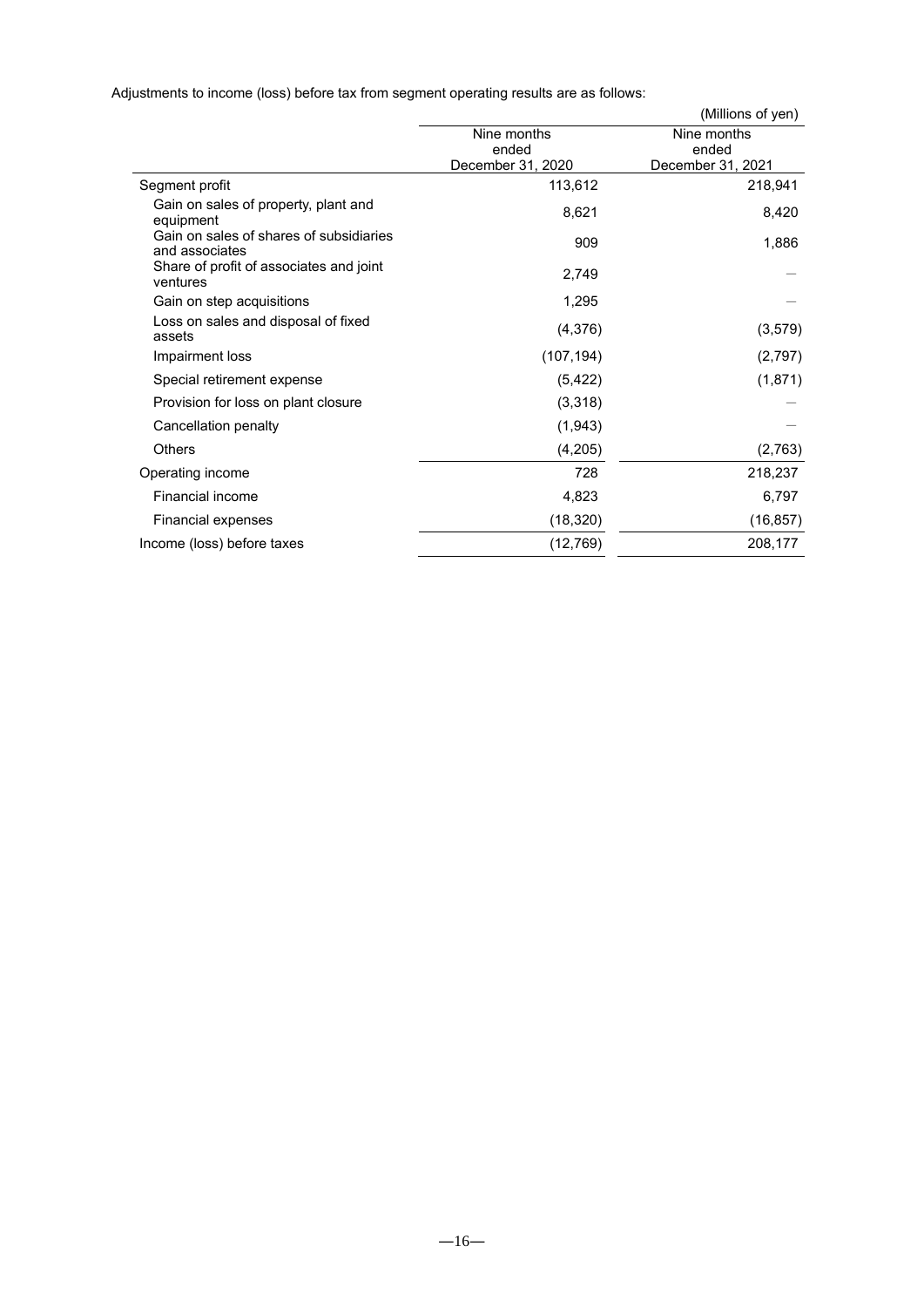# **Supplemental materials for the Third Quarter of the Fiscal Year Ending March 31, 2022**

#### Billions of Yen Billions of Yen4,000 600 3,900 Sales Revenue: 500 3,800 3,000 3,700 400 3.600 EBITDA: 3,500 300  $540 - 560$ 3,400 3,300 200 3,200 **Core Operating** Income: 3,100 100  $350 - 370$ 3,000 2,900  $\overline{0}$ FY2017 FY2018 FY2019 FY2020 FY2021 FY2025 (Forecast) (Performance Targets) Sales Revenue -Core Operating Income -EBITDA FY2025 FY2017 FY2018 FY2019 FY2020 FY2021 3Q FY2021 (Performance (Forecast) Targets) Sales Revenue (Billions of Yen)  $\begin{array}{|l} 3,724.4 & 3,840.3 & 3,580.5 \end{array}$  3,257.5  $\begin{array}{|l} 2,900.3 & 3,886.0 & 3,000 \end{array}$ Core Operating Income Cole Operating income  $(380.5$  380.5 314.1  $194.8$  174.7  $218.9$  300.0 350~370

EBITDA (Billions of Yen) 532.1 483.4 420.0 405.6 391.9 529.8 540~560

# 【**Trends in Management Indicators**】

### ①**Trends in Sales Revenue, Core Operating Income and EBITDA**



# ②**Trends in Indicators for Profitability**

\*1 The EPS is108.60 yen after deduction of an amount equivalent to the gain on transfer of the polycrystalline alumina fiber business.